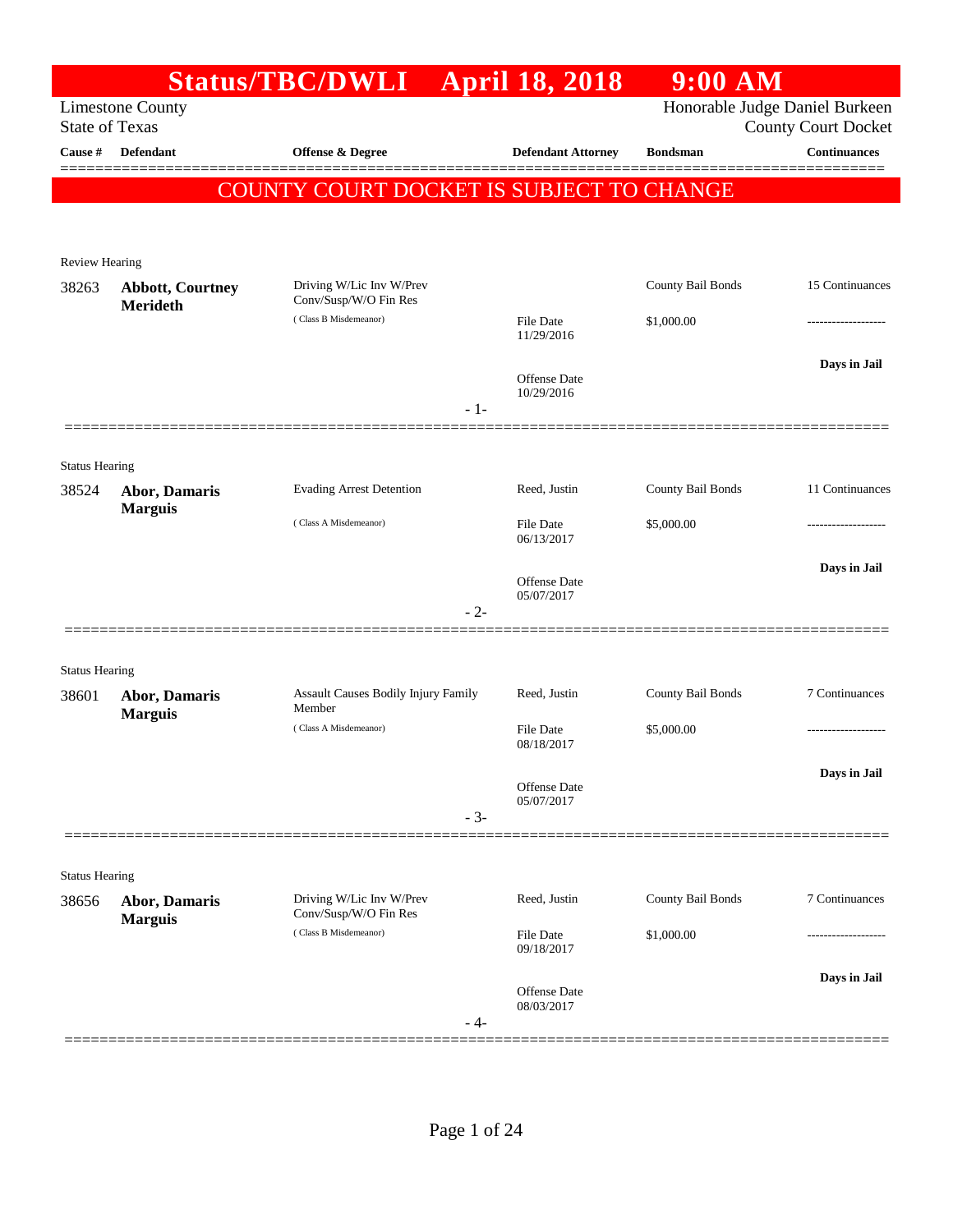|                       |                            | Status/TBC/DWLI                                   |       | <b>April 18, 2018</b>           | $9:00$ AM                       |                                                              |
|-----------------------|----------------------------|---------------------------------------------------|-------|---------------------------------|---------------------------------|--------------------------------------------------------------|
| <b>State of Texas</b> | <b>Limestone County</b>    |                                                   |       |                                 |                                 | Honorable Judge Daniel Burkeen<br><b>County Court Docket</b> |
| Cause #               | Defendant                  | <b>Offense &amp; Degree</b>                       |       | <b>Defendant Attorney</b>       | <b>Bondsman</b>                 | <b>Continuances</b>                                          |
|                       |                            | COUNTY COURT DOCKET IS SUBJECT TO CHANGE          |       |                                 |                                 | =======                                                      |
|                       |                            |                                                   |       |                                 |                                 |                                                              |
| <b>Status Hearing</b> |                            |                                                   |       |                                 |                                 |                                                              |
| 38820                 | Allen, Linda Marie         | Driving W/Lic Inv W/Prev<br>Conv/Susp/W/O Fin Res |       |                                 | Personal Bond                   | 2 Continuances                                               |
|                       |                            | (Class B Misdemeanor)                             |       | File Date<br>02/12/2018         | \$2,000.00                      |                                                              |
|                       |                            |                                                   |       |                                 |                                 | Days in Jail                                                 |
|                       |                            |                                                   |       | Offense Date<br>12/02/2017      |                                 |                                                              |
|                       |                            |                                                   | $-5-$ |                                 |                                 |                                                              |
| Review Hearing        |                            |                                                   |       |                                 |                                 |                                                              |
| 38755                 | <b>Ayres, Sunni Brooke</b> | Poss Marij <2oz                                   |       |                                 | County Bail Bonds               | 3 Continuances                                               |
|                       |                            | (Class B Misdemeanor)                             |       | File Date<br>12/08/2017         | \$2,500.00                      |                                                              |
|                       |                            |                                                   |       | <b>Offense Date</b>             |                                 | <b>59 Days in Jail</b>                                       |
|                       |                            |                                                   | $-6-$ | 11/24/2017                      |                                 |                                                              |
|                       |                            |                                                   |       |                                 |                                 |                                                              |
| <b>Status Hearing</b> |                            |                                                   |       |                                 |                                 |                                                              |
| 38816                 | <b>Baize, James Dillon</b> | Poss Marij <2oz<br>(Class B Misdemeanor)          |       | Reed, Bobby<br><b>File Date</b> | Reed, Bobby<br>\$2,000.00       | 1 Continuances                                               |
|                       |                            |                                                   |       | 02/01/2018                      |                                 |                                                              |
|                       |                            |                                                   |       | Offense Date<br>01/12/2018      |                                 | Days in Jail                                                 |
|                       |                            |                                                   | $-7-$ |                                 |                                 |                                                              |
|                       |                            |                                                   |       |                                 |                                 |                                                              |
| <b>Status Hearing</b> |                            |                                                   |       |                                 |                                 |                                                              |
| 38810                 | <b>Barco, Jose Dejesus</b> | Unlawful Restraint<br>(Class A Misdemeanor)       |       | File Date<br>01/29/2018         | County Bail Bonds<br>\$3,000.00 | 1 Continuances<br>------------------                         |
|                       |                            |                                                   |       | Offense Date                    |                                 | Days in Jail                                                 |
|                       |                            |                                                   | $-8-$ | 12/28/2017                      |                                 |                                                              |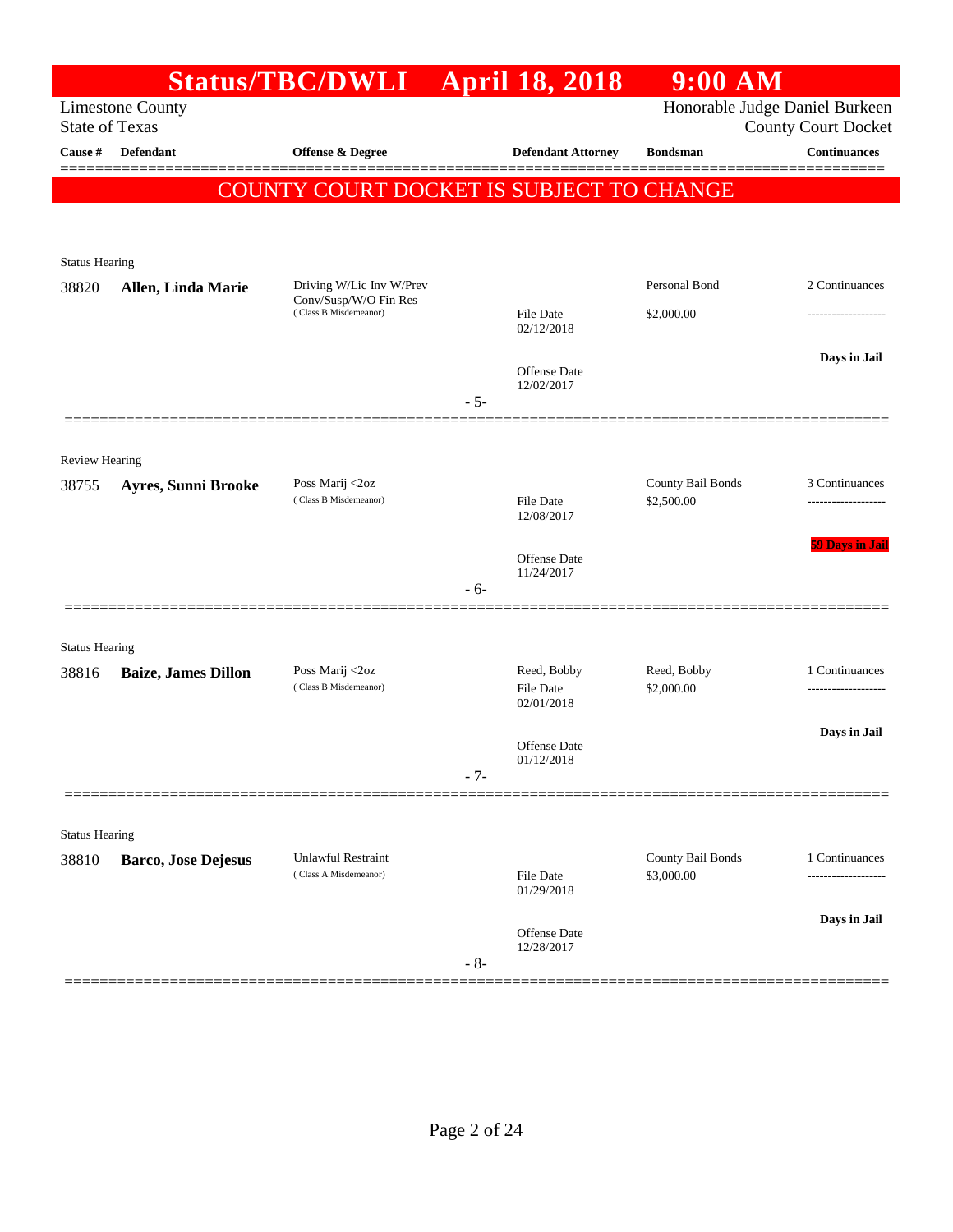| <b>State of Texas</b> | <b>Limestone County</b>                        | Status/TBC/DWLI April 18, 2018                      |        |                                              | $9:00$ AM                   | Honorable Judge Daniel Burkeen<br><b>County Court Docket</b> |
|-----------------------|------------------------------------------------|-----------------------------------------------------|--------|----------------------------------------------|-----------------------------|--------------------------------------------------------------|
| Cause #               | <b>Defendant</b>                               | <b>Offense &amp; Degree</b>                         |        | <b>Defendant Attorney</b>                    | <b>Bondsman</b>             | <b>Continuances</b>                                          |
|                       |                                                | COUNTY COURT DOCKET IS SUBJECT TO CHANGE            |        |                                              |                             |                                                              |
| <b>Status Hearing</b> |                                                |                                                     |        |                                              |                             |                                                              |
| 38811                 | <b>Barco, Jose Dejesus</b>                     | Interfer W/Emergency Req For<br>Assistance          |        |                                              | County Bail Bonds           | 1 Continuances                                               |
|                       |                                                | (Class A Misdemeanor)                               |        | <b>File Date</b><br>01/29/2018               | \$3,000.00                  |                                                              |
|                       |                                                |                                                     | $-9-$  | <b>Offense</b> Date<br>12/28/2017            |                             | Days in Jail                                                 |
| Plea Hearing          |                                                |                                                     |        |                                              |                             |                                                              |
| 38666                 | <b>Bates, Ronnie Lynn</b>                      | Viol Bond/Protective Order<br>(Class A Misdemeanor) |        | Tate, Greg<br><b>File Date</b><br>09/27/2017 | Personal Bond<br>\$2,500.00 | 5 Continuances                                               |
|                       |                                                |                                                     |        | <b>Offense</b> Date                          |                             | Days in Jail                                                 |
|                       |                                                |                                                     | $-10-$ | 09/16/2017                                   |                             |                                                              |
| Review Hearing        |                                                |                                                     |        |                                              |                             |                                                              |
| 38426                 | <b>Bledsoe-Willis,</b><br><b>Olneshlia Dwa</b> | Driving W/Lic Inv W/Prev Conv/Susp                  |        |                                              | County Bail Bonds           | 9 Continuances                                               |
|                       |                                                | (Class B Misdemeanor)                               |        | File Date<br>04/18/2017                      | \$1,500.00                  |                                                              |
|                       |                                                |                                                     |        | Offense Date<br>03/14/2017                   |                             | Days in Jail                                                 |
|                       |                                                |                                                     | $-11-$ |                                              |                             |                                                              |
| <b>Status Hearing</b> |                                                |                                                     |        |                                              |                             |                                                              |
| 38801                 | Bradshaw, Deadrian<br><b>Jamarcus</b>          | Poss Marij <2oz                                     |        | Reed, Justin                                 | Reed, Justin                | 1 Continuances                                               |
|                       |                                                | (Class B Misdemeanor)                               |        | File Date<br>01/23/2018                      | \$2,000.00                  |                                                              |
|                       |                                                |                                                     | $-12-$ | Offense Date<br>12/28/2017                   |                             | Days in Jail                                                 |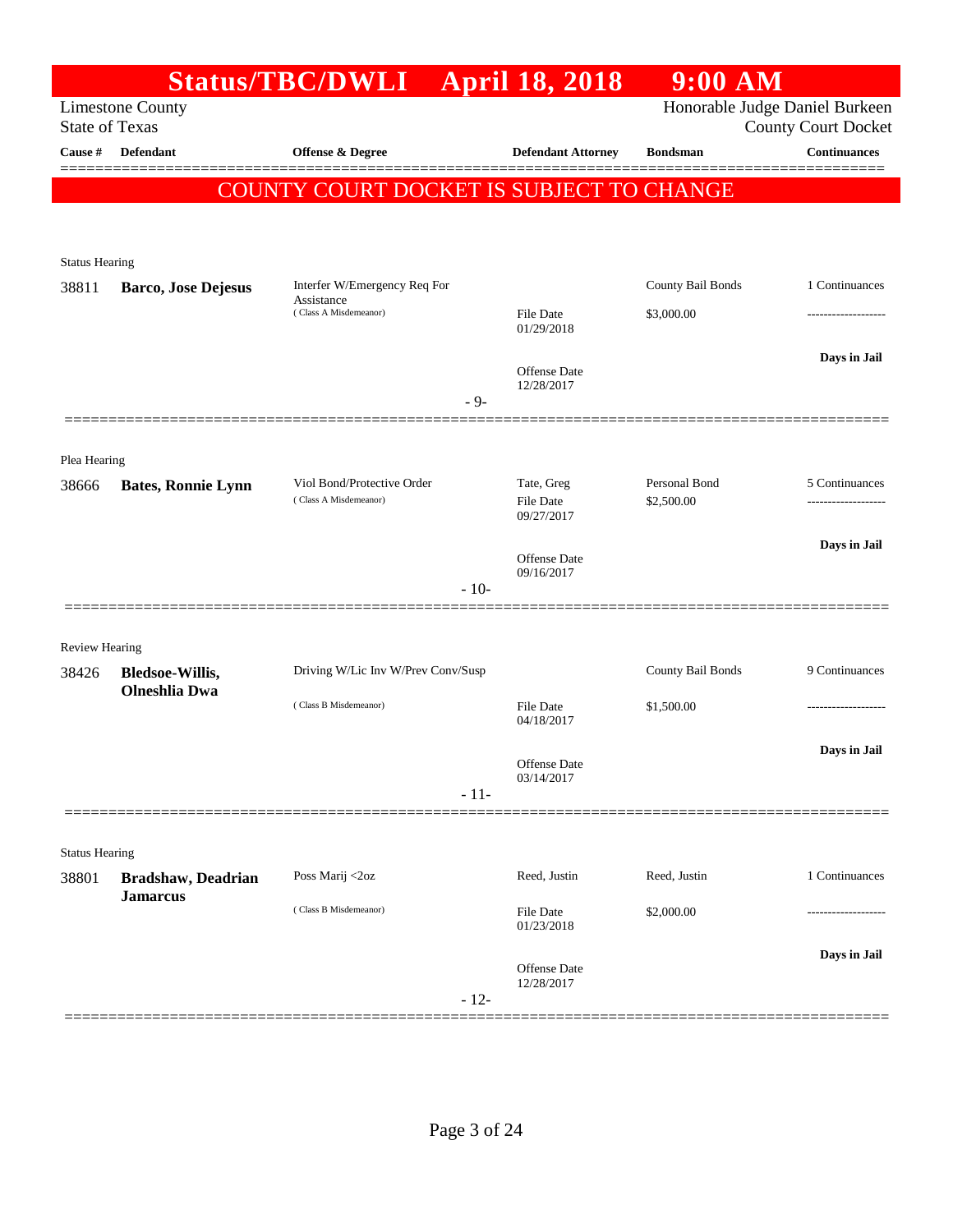|                                |                                                  | Status/TBC/DWLI April 18, 2018                |        |                                       | 9:00 AM                         |                            |
|--------------------------------|--------------------------------------------------|-----------------------------------------------|--------|---------------------------------------|---------------------------------|----------------------------|
|                                | <b>Limestone County</b><br><b>State of Texas</b> |                                               |        |                                       | Honorable Judge Daniel Burkeen  | <b>County Court Docket</b> |
| Cause #                        | <b>Defendant</b>                                 | Offense & Degree                              |        | <b>Defendant Attorney</b>             | <b>Bondsman</b>                 | <b>Continuances</b>        |
|                                |                                                  | COUNTY COURT DOCKET IS SUBJECT TO CHANGE      |        |                                       |                                 |                            |
|                                |                                                  |                                               |        |                                       |                                 |                            |
| Theft By Check                 |                                                  |                                               |        |                                       |                                 |                            |
| 38278                          | <b>Broadnax, Brandon</b>                         | Theft Prop >= $$750<$2,500$                   |        |                                       | County Bail Bonds               | 15 Continuances            |
|                                | <b>Marquis</b>                                   | (Class A Misdemeanor)                         |        | File Date<br>12/09/2016               | \$2,000.00                      | ------------------         |
|                                |                                                  |                                               |        | <b>Offense Date</b><br>03/03/2016     |                                 | Days in Jail               |
|                                |                                                  |                                               | $-13-$ |                                       |                                 |                            |
|                                |                                                  |                                               |        |                                       |                                 |                            |
| <b>Status Hearing</b><br>38675 | <b>Butler, Alecia Michelle</b>                   | Poss Marij <2oz<br>(Class B Misdemeanor)      |        | Tate, Greg<br>File Date<br>09/28/2017 | County Bail Bonds<br>\$5,000.00 | 2 Continuances             |
|                                |                                                  |                                               |        | <b>Offense Date</b>                   |                                 | Days in Jail               |
|                                |                                                  |                                               | $-14-$ | 08/09/2017                            |                                 |                            |
|                                |                                                  |                                               |        |                                       |                                 |                            |
| <b>Status Hearing</b><br>38741 | Canizales-Martinez,                              | Assault Causes Bodily Injury Family           |        | Latray, Michelle J.                   | County Bail Bonds               | 3 Continuances             |
|                                | Samantha Lyn                                     | Member<br>(Class A Misdemeanor)               |        | File Date<br>11/30/2017               | \$3,000.00                      |                            |
|                                |                                                  |                                               |        | Offense Date<br>11/04/2017            |                                 | Days in Jail               |
|                                |                                                  |                                               | $-15-$ |                                       |                                 |                            |
| <b>Status Hearing</b>          |                                                  |                                               |        |                                       |                                 |                            |
| 38742                          | Canizales-Martinez,<br>Samantha Lyn              | Assault Causes Bodily Injury Family<br>Member |        | Latray, Michelle J.                   | County Bail Bonds               | 3 Continuances             |
|                                |                                                  | (Class A Misdemeanor)                         |        | <b>File Date</b><br>11/30/2017        | \$3,000.00                      |                            |
|                                |                                                  |                                               |        | <b>Offense Date</b><br>11/04/2017     |                                 | Days in Jail               |
|                                |                                                  |                                               | $-16-$ |                                       |                                 |                            |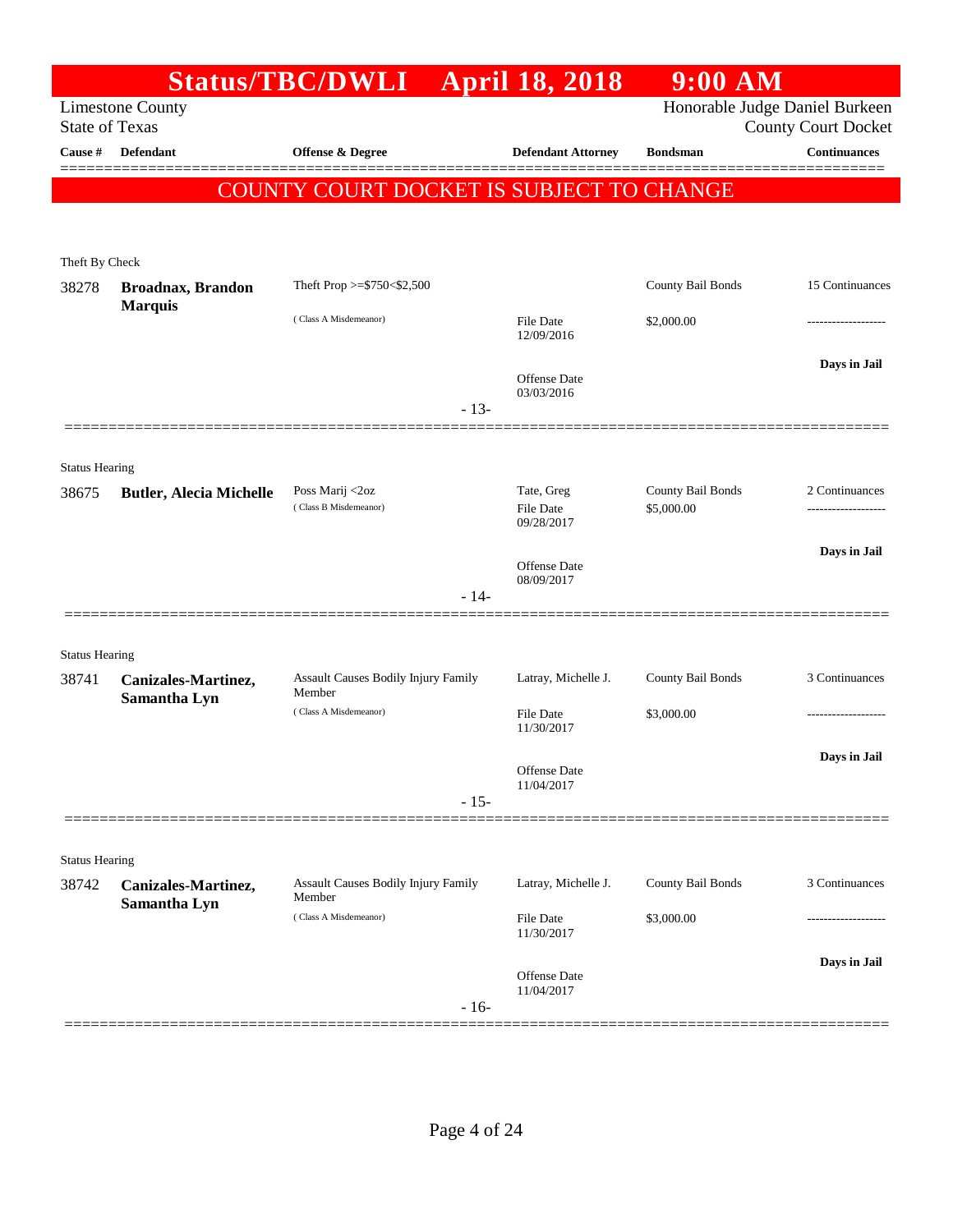| Theft Prop>=\$20<\$500 By Check | <b>Defendant Attorney</b><br>COUNTY COURT DOCKET IS SUBJECT TO CHANGE<br>Reed, Justin | <b>Bondsman</b>                                                                                                                                                                  | Honorable Judge Daniel Burkeen<br><b>County Court Docket</b><br><b>Continuances</b> |
|---------------------------------|---------------------------------------------------------------------------------------|----------------------------------------------------------------------------------------------------------------------------------------------------------------------------------|-------------------------------------------------------------------------------------|
|                                 |                                                                                       |                                                                                                                                                                                  |                                                                                     |
|                                 |                                                                                       |                                                                                                                                                                                  |                                                                                     |
|                                 |                                                                                       |                                                                                                                                                                                  |                                                                                     |
|                                 |                                                                                       |                                                                                                                                                                                  |                                                                                     |
|                                 |                                                                                       |                                                                                                                                                                                  |                                                                                     |
|                                 |                                                                                       |                                                                                                                                                                                  |                                                                                     |
|                                 |                                                                                       | Reed, Justin                                                                                                                                                                     | 14 Continuances                                                                     |
|                                 | 08/09/2010                                                                            |                                                                                                                                                                                  |                                                                                     |
|                                 |                                                                                       |                                                                                                                                                                                  | Days in Jail                                                                        |
|                                 | 07/15/2008                                                                            |                                                                                                                                                                                  |                                                                                     |
|                                 |                                                                                       |                                                                                                                                                                                  |                                                                                     |
|                                 |                                                                                       |                                                                                                                                                                                  |                                                                                     |
|                                 | Dahlenburg, Michael                                                                   | Personal Bond                                                                                                                                                                    | 3 Continuances                                                                      |
|                                 | File Date<br>05/19/2016                                                               | \$3,000.00                                                                                                                                                                       |                                                                                     |
|                                 |                                                                                       |                                                                                                                                                                                  | <b>36 Days in Jail</b>                                                              |
|                                 | 04/04/2016                                                                            |                                                                                                                                                                                  |                                                                                     |
|                                 |                                                                                       |                                                                                                                                                                                  |                                                                                     |
|                                 |                                                                                       |                                                                                                                                                                                  |                                                                                     |
|                                 |                                                                                       |                                                                                                                                                                                  | 3 Continuances                                                                      |
|                                 | <b>File Date</b>                                                                      |                                                                                                                                                                                  | ------------------                                                                  |
|                                 |                                                                                       |                                                                                                                                                                                  | <b>36 Days in Jai</b>                                                               |
|                                 | Offense Date                                                                          |                                                                                                                                                                                  |                                                                                     |
|                                 |                                                                                       |                                                                                                                                                                                  |                                                                                     |
|                                 |                                                                                       |                                                                                                                                                                                  |                                                                                     |
|                                 |                                                                                       |                                                                                                                                                                                  |                                                                                     |
|                                 | File Date                                                                             | Personal Bond<br>\$1,000.00                                                                                                                                                      | 3 Continuances                                                                      |
|                                 | 09/19/2016                                                                            |                                                                                                                                                                                  |                                                                                     |
|                                 | Offense Date                                                                          |                                                                                                                                                                                  | 36 Days in Jail                                                                     |
|                                 |                                                                                       |                                                                                                                                                                                  |                                                                                     |
|                                 | Bail Jumping And Fail To Appear<br>Bail Jumping And Fail To Appear                    | <b>File Date</b><br>Offense Date<br>$-17-$<br>Offense Date<br>$-18-$<br>Dahlenburg, Michael<br>06/13/2016<br>06/02/2016<br>$-19-$<br>Dahlenburg, Michael<br>09/14/2016<br>$-20-$ | \$2,000.00                                                                          |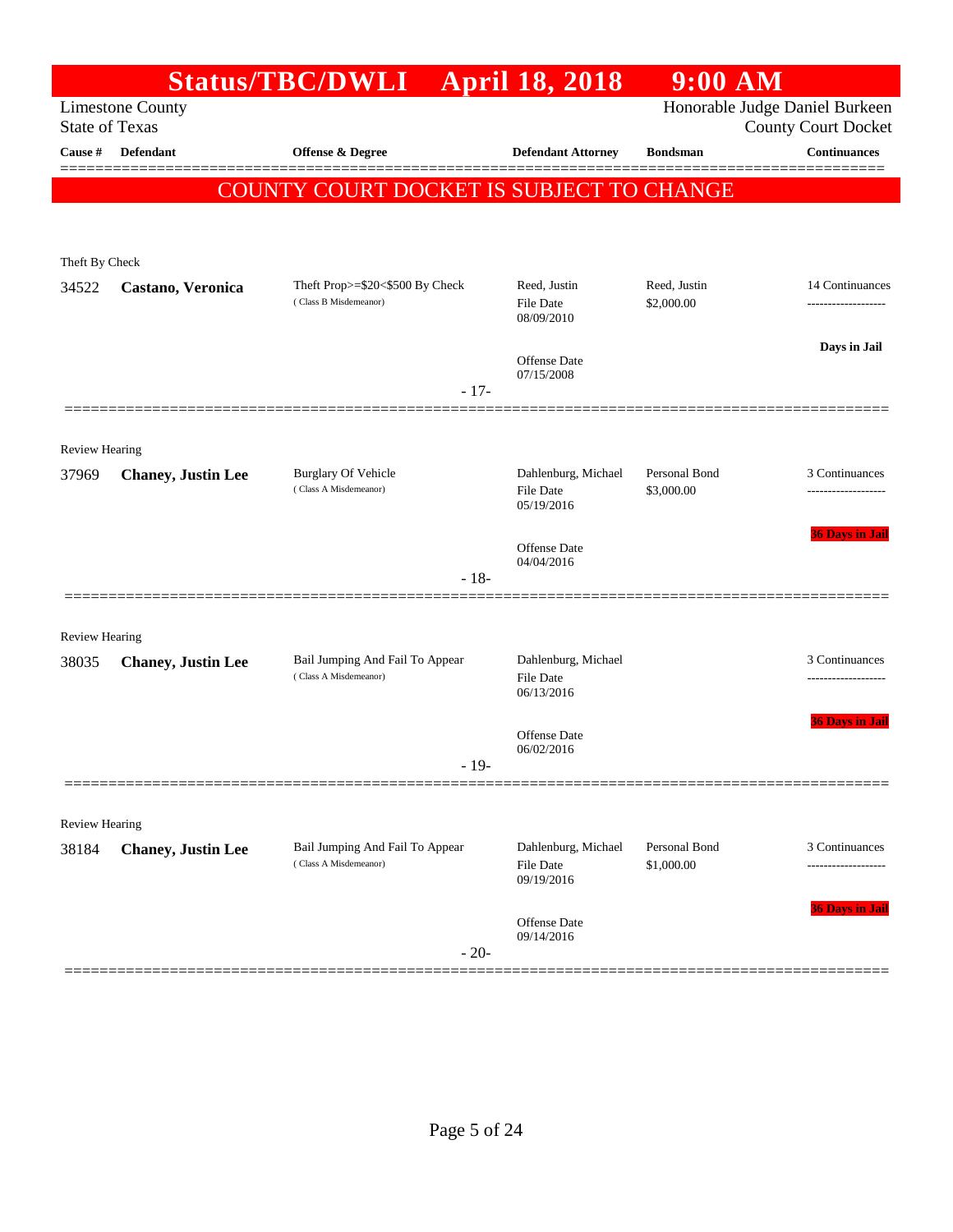| Honorable Judge Daniel Burkeen<br><b>Limestone County</b><br><b>State of Texas</b><br><b>Defendant</b><br>Cause #<br><b>Offense &amp; Degree</b><br><b>Defendant Attorney</b><br><b>Bondsman</b><br>COUNTY COURT DOCKET IS SUBJECT TO CHANGE<br><b>Review Hearing</b><br>Justin Chaney<br>Bail Jumping And Fail To Appear<br>Dahlenburg, Michael<br>38185<br><b>Chaney</b> , Justin Lee<br>(Class A Misdemeanor)<br>\$1,000.00<br>File Date<br>09/19/2016<br><b>Offense Date</b><br>09/14/2016<br>$-21-$<br><b>Review Hearing</b><br>Personal Bond<br>Driving W/Lic Inv W/Prev<br>38294<br><b>Contreras, Julio Cesar</b><br>Conv/Susp/W/O Fin Res<br>(Class B Misdemeanor)<br>File Date<br>\$1,000.00<br>01/06/2017<br>Offense Date<br>11/17/2016<br>$-22-$<br>Theft By Check<br>Theft Prop>=\$20<\$500 By Check<br>County Bail Bonds<br>38468<br>Contreras, Julio Cesar<br>(Class B Misdemeanor)<br>\$1,000.00<br>File Date<br>05/08/2017<br><b>Offense Date</b><br>06/12/2015<br>$-23-$<br><b>Status Hearing</b><br>County Bail Bonds<br><b>Assault Causes Bodily Injury Family</b><br>Sanders, Raymond L.<br>38781<br><b>Cook, Sincere Rae</b><br>Member<br>(Class A Misdemeanor)<br>File Date<br>\$3,000.00<br>01/08/2018<br>Offense Date<br>12/15/2017<br>$-24-$ |  | Status/TBC/DWLI April 18, 2018 | $9:00$ AM |                                      |
|-----------------------------------------------------------------------------------------------------------------------------------------------------------------------------------------------------------------------------------------------------------------------------------------------------------------------------------------------------------------------------------------------------------------------------------------------------------------------------------------------------------------------------------------------------------------------------------------------------------------------------------------------------------------------------------------------------------------------------------------------------------------------------------------------------------------------------------------------------------------------------------------------------------------------------------------------------------------------------------------------------------------------------------------------------------------------------------------------------------------------------------------------------------------------------------------------------------------------------------------------------------------------|--|--------------------------------|-----------|--------------------------------------|
|                                                                                                                                                                                                                                                                                                                                                                                                                                                                                                                                                                                                                                                                                                                                                                                                                                                                                                                                                                                                                                                                                                                                                                                                                                                                       |  |                                |           | <b>County Court Docket</b>           |
|                                                                                                                                                                                                                                                                                                                                                                                                                                                                                                                                                                                                                                                                                                                                                                                                                                                                                                                                                                                                                                                                                                                                                                                                                                                                       |  |                                |           | <b>Continuances</b>                  |
|                                                                                                                                                                                                                                                                                                                                                                                                                                                                                                                                                                                                                                                                                                                                                                                                                                                                                                                                                                                                                                                                                                                                                                                                                                                                       |  |                                |           |                                      |
|                                                                                                                                                                                                                                                                                                                                                                                                                                                                                                                                                                                                                                                                                                                                                                                                                                                                                                                                                                                                                                                                                                                                                                                                                                                                       |  |                                |           |                                      |
|                                                                                                                                                                                                                                                                                                                                                                                                                                                                                                                                                                                                                                                                                                                                                                                                                                                                                                                                                                                                                                                                                                                                                                                                                                                                       |  |                                |           |                                      |
|                                                                                                                                                                                                                                                                                                                                                                                                                                                                                                                                                                                                                                                                                                                                                                                                                                                                                                                                                                                                                                                                                                                                                                                                                                                                       |  |                                |           | 3 Continuances<br>----------------   |
|                                                                                                                                                                                                                                                                                                                                                                                                                                                                                                                                                                                                                                                                                                                                                                                                                                                                                                                                                                                                                                                                                                                                                                                                                                                                       |  |                                |           | <b>36 Days in Jail</b>               |
|                                                                                                                                                                                                                                                                                                                                                                                                                                                                                                                                                                                                                                                                                                                                                                                                                                                                                                                                                                                                                                                                                                                                                                                                                                                                       |  |                                |           |                                      |
|                                                                                                                                                                                                                                                                                                                                                                                                                                                                                                                                                                                                                                                                                                                                                                                                                                                                                                                                                                                                                                                                                                                                                                                                                                                                       |  |                                |           |                                      |
|                                                                                                                                                                                                                                                                                                                                                                                                                                                                                                                                                                                                                                                                                                                                                                                                                                                                                                                                                                                                                                                                                                                                                                                                                                                                       |  |                                |           | 11 Continuances                      |
|                                                                                                                                                                                                                                                                                                                                                                                                                                                                                                                                                                                                                                                                                                                                                                                                                                                                                                                                                                                                                                                                                                                                                                                                                                                                       |  |                                |           |                                      |
|                                                                                                                                                                                                                                                                                                                                                                                                                                                                                                                                                                                                                                                                                                                                                                                                                                                                                                                                                                                                                                                                                                                                                                                                                                                                       |  |                                |           | Days in Jail                         |
|                                                                                                                                                                                                                                                                                                                                                                                                                                                                                                                                                                                                                                                                                                                                                                                                                                                                                                                                                                                                                                                                                                                                                                                                                                                                       |  |                                |           |                                      |
|                                                                                                                                                                                                                                                                                                                                                                                                                                                                                                                                                                                                                                                                                                                                                                                                                                                                                                                                                                                                                                                                                                                                                                                                                                                                       |  |                                |           |                                      |
|                                                                                                                                                                                                                                                                                                                                                                                                                                                                                                                                                                                                                                                                                                                                                                                                                                                                                                                                                                                                                                                                                                                                                                                                                                                                       |  |                                |           | 8 Continuances<br>------------------ |
|                                                                                                                                                                                                                                                                                                                                                                                                                                                                                                                                                                                                                                                                                                                                                                                                                                                                                                                                                                                                                                                                                                                                                                                                                                                                       |  |                                |           | Days in Jail                         |
|                                                                                                                                                                                                                                                                                                                                                                                                                                                                                                                                                                                                                                                                                                                                                                                                                                                                                                                                                                                                                                                                                                                                                                                                                                                                       |  |                                |           |                                      |
|                                                                                                                                                                                                                                                                                                                                                                                                                                                                                                                                                                                                                                                                                                                                                                                                                                                                                                                                                                                                                                                                                                                                                                                                                                                                       |  |                                |           |                                      |
|                                                                                                                                                                                                                                                                                                                                                                                                                                                                                                                                                                                                                                                                                                                                                                                                                                                                                                                                                                                                                                                                                                                                                                                                                                                                       |  |                                |           |                                      |
|                                                                                                                                                                                                                                                                                                                                                                                                                                                                                                                                                                                                                                                                                                                                                                                                                                                                                                                                                                                                                                                                                                                                                                                                                                                                       |  |                                |           | 2 Continuances                       |
|                                                                                                                                                                                                                                                                                                                                                                                                                                                                                                                                                                                                                                                                                                                                                                                                                                                                                                                                                                                                                                                                                                                                                                                                                                                                       |  |                                |           |                                      |
|                                                                                                                                                                                                                                                                                                                                                                                                                                                                                                                                                                                                                                                                                                                                                                                                                                                                                                                                                                                                                                                                                                                                                                                                                                                                       |  |                                |           | Days in Jail                         |
|                                                                                                                                                                                                                                                                                                                                                                                                                                                                                                                                                                                                                                                                                                                                                                                                                                                                                                                                                                                                                                                                                                                                                                                                                                                                       |  |                                |           |                                      |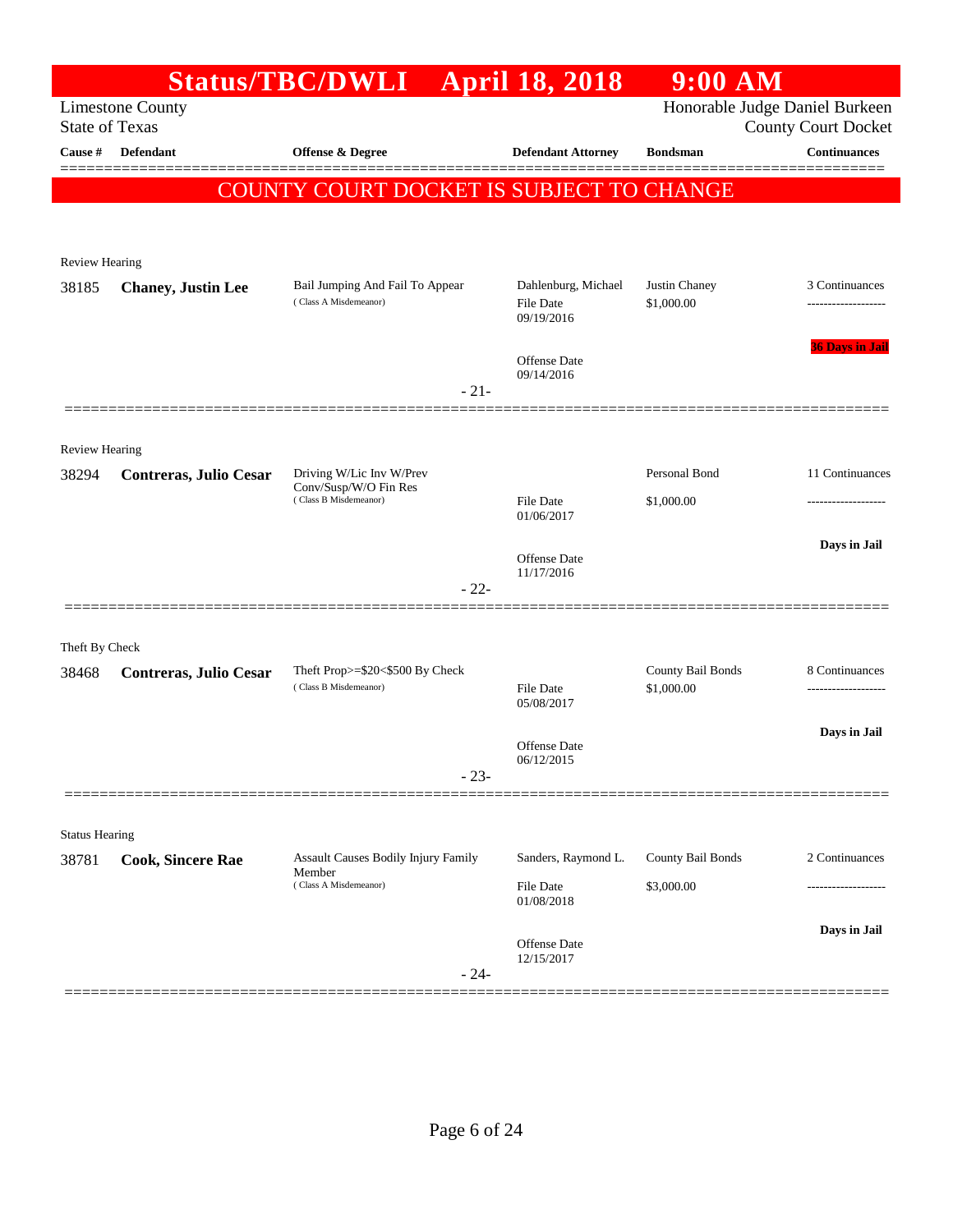|                       |                         | <b>Status/TBC/DWLI</b>                                   | <b>April 18, 2018</b>                   | $9:00$ AM                       |                                |
|-----------------------|-------------------------|----------------------------------------------------------|-----------------------------------------|---------------------------------|--------------------------------|
|                       | <b>Limestone County</b> |                                                          |                                         |                                 | Honorable Judge Daniel Burkeen |
| <b>State of Texas</b> |                         |                                                          |                                         |                                 | <b>County Court Docket</b>     |
| Cause #               | <b>Defendant</b>        | <b>Offense &amp; Degree</b>                              | <b>Defendant Attorney</b>               | <b>Bondsman</b>                 | <b>Continuances</b>            |
|                       |                         | COUNTY COURT DOCKET IS SUBJECT TO CHANGE                 |                                         |                                 |                                |
|                       |                         |                                                          |                                         |                                 |                                |
|                       |                         |                                                          |                                         |                                 |                                |
| <b>Status Hearing</b> |                         | Assault Causes Bodily Injury Family                      | Reed, Stephen M.                        | Reed, Bobby                     | 3 Continuances                 |
| 38756                 | Cruz, Julian Alberto    | Member<br>(Class A Misdemeanor)                          |                                         |                                 |                                |
|                       |                         |                                                          | <b>File Date</b><br>12/08/2017          | \$3,000.00                      |                                |
|                       |                         |                                                          |                                         |                                 | Days in Jail                   |
|                       |                         |                                                          | Offense Date<br>10/10/2017              |                                 |                                |
|                       |                         | $-25-$                                                   |                                         |                                 |                                |
|                       |                         |                                                          |                                         |                                 |                                |
| <b>Status Hearing</b> |                         |                                                          |                                         |                                 |                                |
| 38757                 | Cruz, Julian Alberto    | <b>Assault Causes Bodily Injury Family</b><br>Member     | Reed, Stephen M.                        | Reed, Bobby                     | 3 Continuances                 |
|                       |                         | (Class A Misdemeanor)                                    | <b>File Date</b><br>12/08/2017          | \$3,000.00                      |                                |
|                       |                         |                                                          |                                         |                                 | Days in Jail                   |
|                       |                         |                                                          | <b>Offense Date</b><br>10/10/2017       |                                 |                                |
|                       |                         | $-26-$                                                   |                                         |                                 |                                |
|                       |                         |                                                          |                                         |                                 |                                |
| <b>Review Hearing</b> |                         |                                                          |                                         |                                 |                                |
| 38749                 | Dale, Shara Re'ann      | <b>Criminal Trespass</b><br>(Class B Misdemeanor)        | Dahlenburg, Michael<br><b>File Date</b> | County Bail Bonds<br>\$2,000.00 | 3 Continuances                 |
|                       |                         |                                                          | 12/07/2017                              |                                 |                                |
|                       |                         |                                                          |                                         |                                 | <b>38 Days in Jail</b>         |
|                       |                         |                                                          | Offense Date<br>10/07/2017              |                                 |                                |
|                       |                         | $-27-$                                                   |                                         |                                 |                                |
|                       |                         |                                                          |                                         |                                 |                                |
| Theft By Check        |                         |                                                          |                                         |                                 |                                |
| 37939                 | Davis, Brian            | Theft Prop>=\$20<\$500 By Check<br>(Class B Misdemeanor) | <b>File Date</b>                        | County Bail Bonds<br>\$1,000.00 | 24 Continuances                |
|                       |                         |                                                          | 05/04/2016                              |                                 |                                |
|                       |                         |                                                          | Offense Date                            |                                 | Days in Jail                   |
|                       |                         |                                                          | 05/28/2014                              |                                 |                                |
|                       |                         | $-28-$                                                   |                                         |                                 |                                |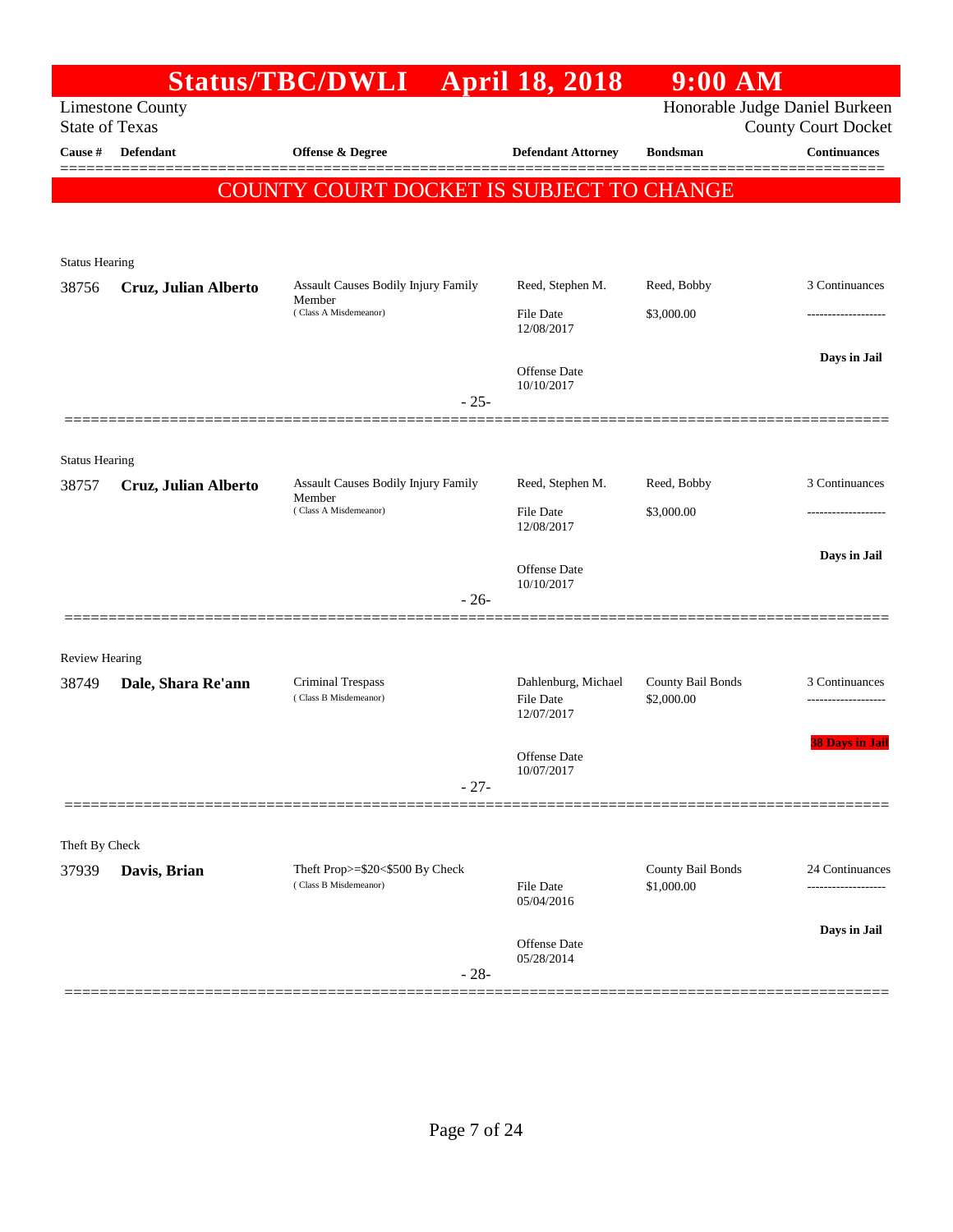|                       |                                        | <b>Status/TBC/DWLI</b>                            |        | <b>April 18, 2018</b>      | $9:00$ AM           |                                                              |
|-----------------------|----------------------------------------|---------------------------------------------------|--------|----------------------------|---------------------|--------------------------------------------------------------|
| <b>State of Texas</b> | <b>Limestone County</b>                |                                                   |        |                            |                     | Honorable Judge Daniel Burkeen<br><b>County Court Docket</b> |
| Cause #               | Defendant                              | <b>Offense &amp; Degree</b>                       |        | <b>Defendant Attorney</b>  | <b>Bondsman</b>     | <b>Continuances</b>                                          |
|                       |                                        | COUNTY COURT DOCKET IS SUBJECT TO CHANGE          |        |                            |                     |                                                              |
|                       |                                        |                                                   |        |                            |                     |                                                              |
| <b>Review Hearing</b> |                                        |                                                   |        |                            |                     |                                                              |
| 38648                 | Davlin, Cody Wayne                     | Driving W/Lic Inv W/Prev<br>Conv/Susp/W/O Fin Res |        |                            | County Bail Bonds   | 2 Continuances                                               |
|                       |                                        | (Class B Misdemeanor)                             |        | File Date<br>09/18/2017    | \$2,000.00          |                                                              |
|                       |                                        |                                                   |        | Offense Date               |                     | Days in Jail                                                 |
|                       |                                        |                                                   | $-29-$ | 07/28/2017                 |                     |                                                              |
| <b>Status Hearing</b> |                                        |                                                   |        |                            |                     |                                                              |
| 38348                 | Dickerson, Stephanie                   | Driving W/Lic Inv W/Prev<br>Conv/Susp/W/O Fin Res |        |                            | Stephanie Diskerson | 10 Continuances                                              |
|                       | <b>Denise</b><br>(Class B Misdemeanor) |                                                   |        | File Date<br>01/26/2017    | \$1,000.00          | .                                                            |
|                       |                                        |                                                   |        | Offense Date               |                     | Days in Jail                                                 |
|                       |                                        |                                                   | $-30-$ | 12/10/2016                 |                     |                                                              |
|                       |                                        |                                                   |        |                            |                     |                                                              |
| <b>Status Hearing</b> |                                        |                                                   |        |                            |                     |                                                              |
| 38407                 | Dickerson, Stephanie                   | Bail Jumping And Fail To Appear                   |        |                            | County Bail Bonds   | 10 Continuances                                              |
|                       | <b>Denise</b>                          | (Class A Misdemeanor)                             |        | File Date<br>03/22/2017    | \$2,000.00          |                                                              |
|                       |                                        |                                                   |        | Offense Date               |                     | Days in Jail                                                 |
|                       |                                        |                                                   | $-31-$ | 03/01/2017                 |                     |                                                              |
| Theft By Check        |                                        |                                                   |        |                            |                     |                                                              |
| 37941                 | <b>Evans, Quincey</b>                  | Theft Prop>=\$20<\$500 By Check                   |        |                            | Personal Bond       | 23 Continuances                                              |
|                       | Charles, Jr.                           | (Class B Misdemeanor)                             |        | File Date<br>05/04/2016    | \$1,000.00          | .                                                            |
|                       |                                        |                                                   |        | Offense Date<br>02/06/2015 |                     | Days in Jail                                                 |
|                       |                                        |                                                   | $-32-$ |                            |                     |                                                              |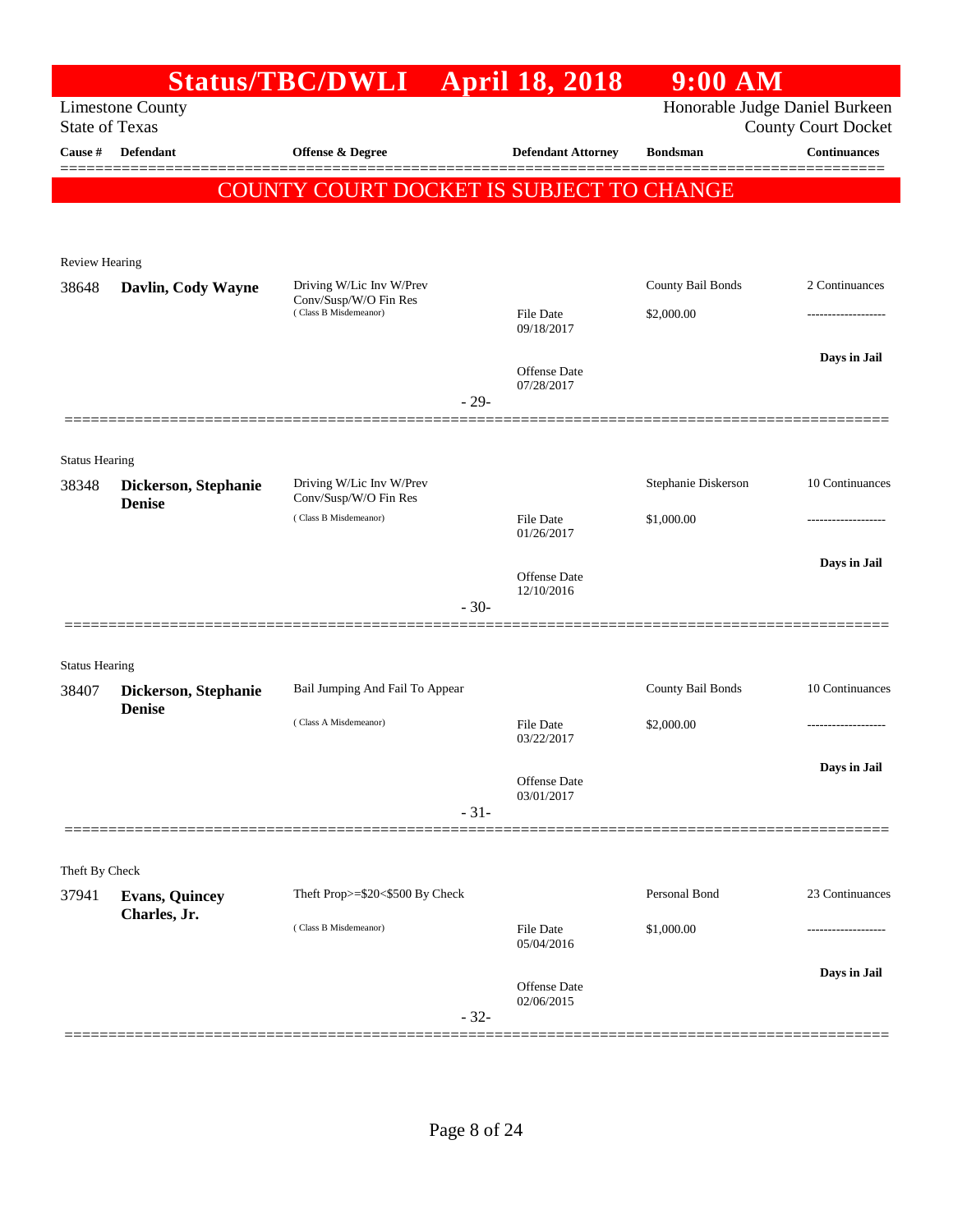|                         |                                                  | <b>Status/TBC/DWLI</b>                                   |        | <b>April 18, 2018</b>                   | $9:00$ AM                       |                                                              |
|-------------------------|--------------------------------------------------|----------------------------------------------------------|--------|-----------------------------------------|---------------------------------|--------------------------------------------------------------|
|                         | <b>Limestone County</b><br><b>State of Texas</b> |                                                          |        |                                         |                                 | Honorable Judge Daniel Burkeen<br><b>County Court Docket</b> |
| Cause #                 | Defendant                                        | Offense & Degree                                         |        | <b>Defendant Attorney</b>               | <b>Bondsman</b>                 | <b>Continuances</b>                                          |
|                         |                                                  | <b>COUNTY COURT DOCKET IS SUBJECT TO CHANGE</b>          |        |                                         |                                 |                                                              |
| Plea Hearing            |                                                  |                                                          |        |                                         |                                 |                                                              |
| 38582                   | <b>Farris, Kyle Mitchell</b>                     | Poss Marij <2oz<br>(Class B Misdemeanor)                 |        | Reed, Benjie<br>File Date<br>07/25/2017 | County Bail Bonds<br>\$2,500.00 | 7 Continuances                                               |
|                         |                                                  |                                                          | $-33-$ | Offense Date<br>06/11/2017              |                                 | Days in Jail                                                 |
|                         |                                                  |                                                          |        |                                         |                                 |                                                              |
| Theft By Check<br>37956 | Ferrill, Linda                                   | Theft Prop>=\$20<\$500 By Check<br>(Class B Misdemeanor) |        | <b>File Date</b><br>05/04/2016          | County Bail Bonds<br>\$1,000.00 | 2 Continuances                                               |
|                         |                                                  |                                                          | $-34-$ | Offense Date<br>11/10/2014              |                                 | Days in Jail                                                 |
|                         |                                                  |                                                          |        |                                         |                                 |                                                              |
| Theft By Check<br>38474 | <b>Flesher, Pamela Alice</b>                     | Theft Prop $>=$ \$100 $<$ \$750<br>(Class B Misdemeanor) |        | <b>File Date</b><br>05/08/2017          | Personal Bond<br>\$1,000.00     | 7 Continuances                                               |
|                         |                                                  |                                                          | $35 -$ | Offense Date<br>12/16/2015              |                                 | Days in Jail                                                 |
|                         |                                                  |                                                          |        |                                         |                                 |                                                              |
| Theft By Check<br>37787 | Flores, Israel, III                              | Theft Prop>=\$20<\$500 By Check<br>(Class B Misdemeanor) |        | File Date<br>01/25/2016                 | County Bail Bonds<br>\$1,000.00 | 15 Continuances                                              |
|                         |                                                  |                                                          | $-36-$ | Offense Date<br>04/19/2014              |                                 | Days in Jail                                                 |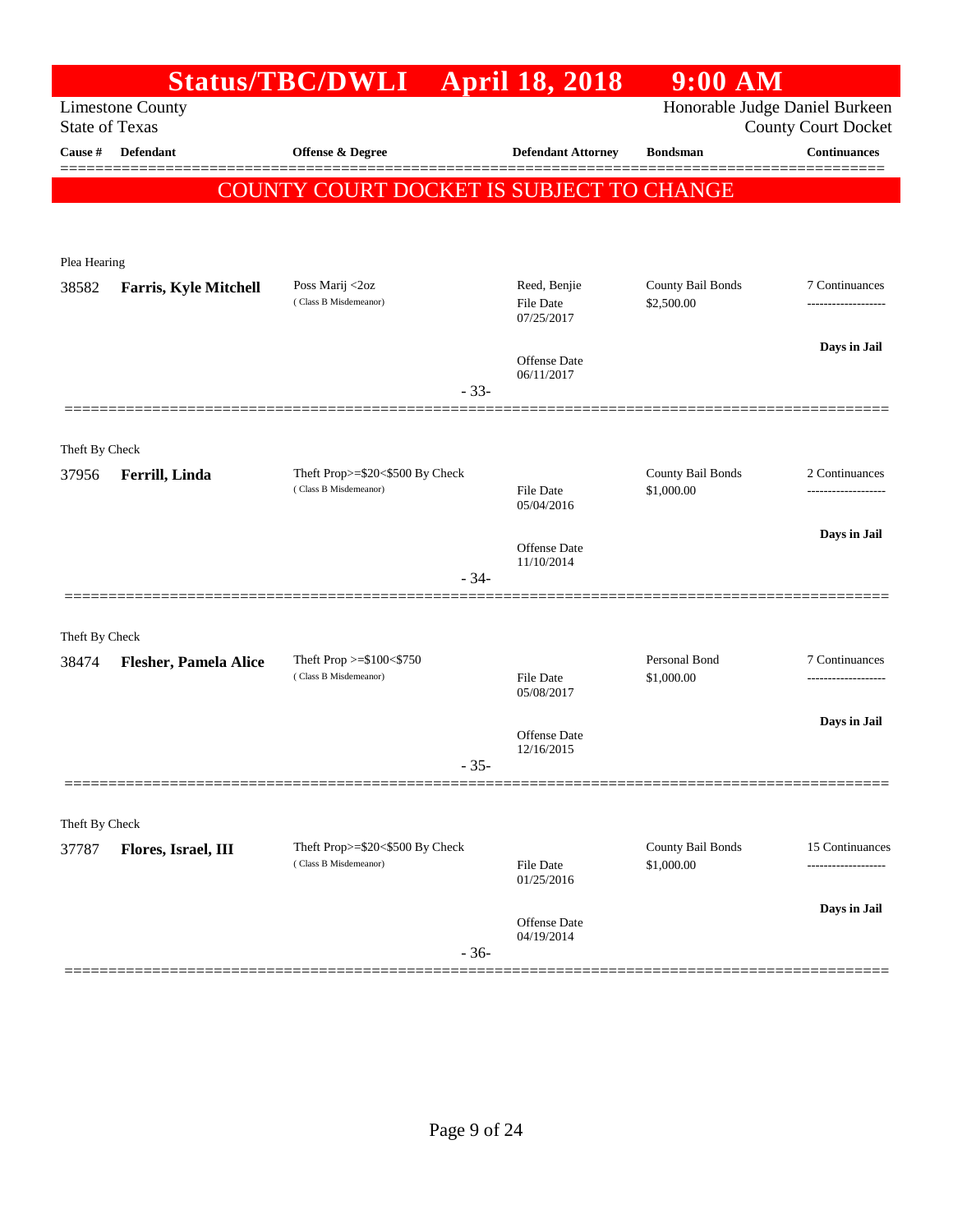|                                |                            | <b>Status/TBC/DWLI</b>                                   |        | <b>April 18, 2018</b>                   | $9:00$ AM                         |                                                              |
|--------------------------------|----------------------------|----------------------------------------------------------|--------|-----------------------------------------|-----------------------------------|--------------------------------------------------------------|
| <b>State of Texas</b>          | <b>Limestone County</b>    |                                                          |        |                                         |                                   | Honorable Judge Daniel Burkeen<br><b>County Court Docket</b> |
| Cause #                        | <b>Defendant</b>           | <b>Offense &amp; Degree</b>                              |        | <b>Defendant Attorney</b>               | <b>Bondsman</b>                   | <b>Continuances</b>                                          |
|                                |                            | COUNTY COURT DOCKET IS SUBJECT TO CHANGE                 |        |                                         |                                   |                                                              |
|                                |                            |                                                          |        |                                         |                                   |                                                              |
| Plea Hearing                   |                            |                                                          |        |                                         |                                   |                                                              |
| 38466                          | Freeman, Leslie David      | Poss Cs Pg $3 < 28g$<br>(Class A Misdemeanor)            |        | Reed, Benjie<br>File Date<br>05/04/2017 | Freebird Bail Bonds<br>\$7,500.00 | 11 Continuances                                              |
|                                |                            |                                                          |        | Offense Date                            |                                   | Days in Jail                                                 |
|                                |                            |                                                          | $-37-$ | 11/12/2016                              |                                   |                                                              |
|                                |                            |                                                          |        |                                         |                                   |                                                              |
| Plea Hearing<br>38607          | Freeman, Leslie David      | Fail To Identify Fugitive Intent Give                    |        | Reed, Benjie                            | Reed, Benjie                      | 7 Continuances                                               |
|                                |                            | False Info<br>(Class A Misdemeanor)                      |        | <b>File Date</b><br>08/21/2017          | \$3,000.00                        |                                                              |
|                                |                            |                                                          |        |                                         |                                   | Days in Jail                                                 |
|                                |                            |                                                          |        | Offense Date<br>07/19/2017              |                                   |                                                              |
|                                |                            |                                                          | $-38-$ |                                         |                                   |                                                              |
|                                |                            |                                                          |        |                                         |                                   |                                                              |
| <b>Status Hearing</b><br>38627 | <b>Gray, Chandra Renee</b> | Theft Prop $>=$ \$100 $<$ \$750                          |        | Reed, Justin                            | Freebird Bail Bonds               | 6 Continuances                                               |
|                                |                            | (Class B Misdemeanor)                                    |        | <b>File Date</b><br>08/28/2017          | \$1,000.00                        |                                                              |
|                                |                            |                                                          |        | Offense Date                            |                                   | Days in Jail                                                 |
|                                |                            |                                                          | $-39-$ | 07/16/2017                              |                                   |                                                              |
|                                |                            |                                                          |        |                                         |                                   |                                                              |
| <b>Status Hearing</b>          |                            |                                                          |        |                                         |                                   |                                                              |
| 38710                          | Gray, Chandra Renee        | <b>Evading Arrest Detention</b><br>(Class A Misdemeanor) |        | Reed, Justin<br>File Date<br>10/26/2017 | Freebird Bail Bonds<br>\$3,000.00 | 5 Continuances<br>------------------                         |
|                                |                            |                                                          |        |                                         |                                   | Days in Jail                                                 |
|                                |                            |                                                          | $-40-$ | <b>Offense</b> Date<br>10/01/2017       |                                   |                                                              |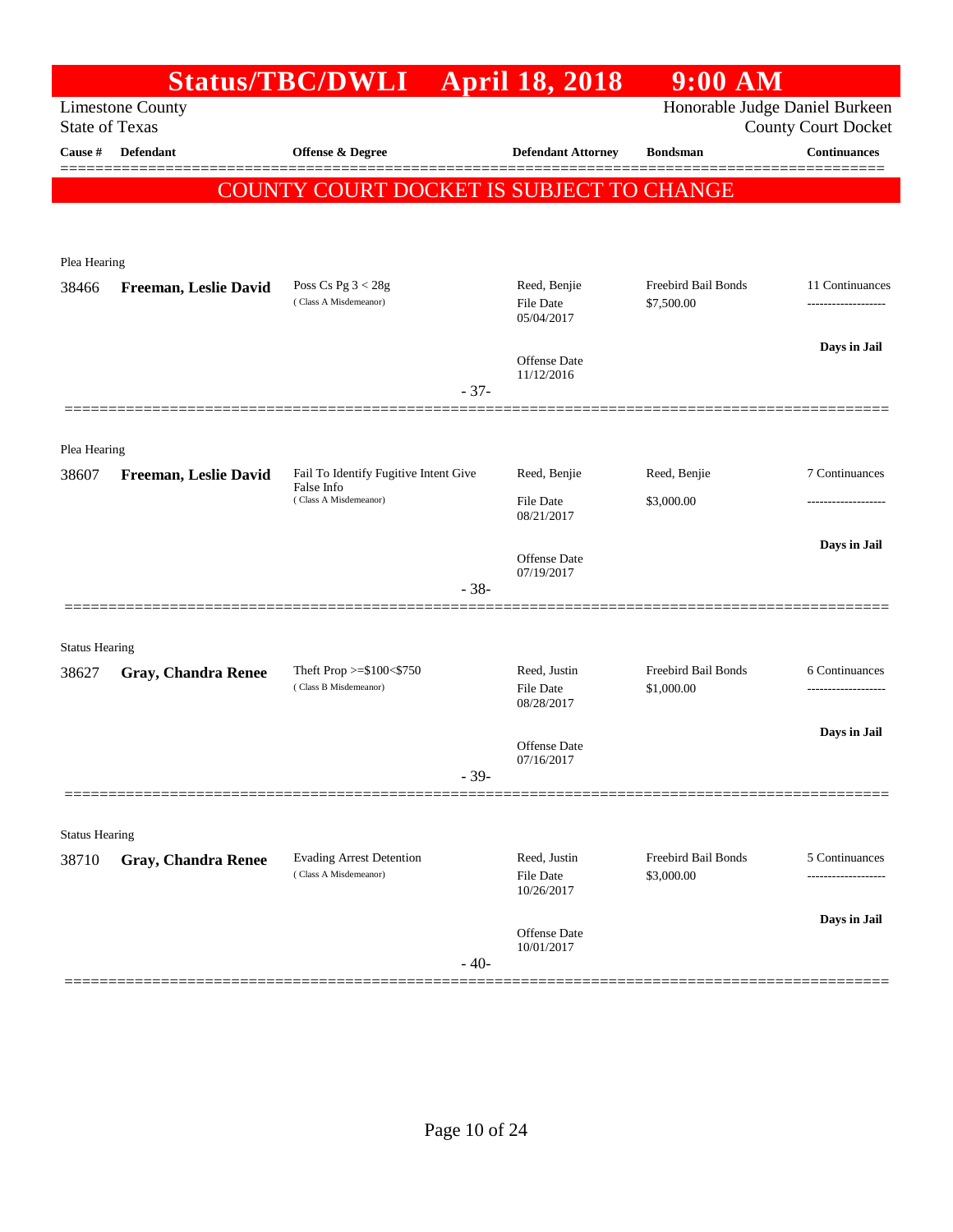|                            |                                                                                                        |                                                                                                                     | $9:00$ AM                                                                                                                                                                         |                                                                                                                                                  |
|----------------------------|--------------------------------------------------------------------------------------------------------|---------------------------------------------------------------------------------------------------------------------|-----------------------------------------------------------------------------------------------------------------------------------------------------------------------------------|--------------------------------------------------------------------------------------------------------------------------------------------------|
| <b>Limestone County</b>    |                                                                                                        |                                                                                                                     |                                                                                                                                                                                   | <b>County Court Docket</b>                                                                                                                       |
| Defendant                  | <b>Offense &amp; Degree</b>                                                                            | <b>Defendant Attorney</b>                                                                                           | <b>Bondsman</b>                                                                                                                                                                   | <b>Continuances</b>                                                                                                                              |
|                            |                                                                                                        |                                                                                                                     |                                                                                                                                                                                   | ========                                                                                                                                         |
|                            |                                                                                                        |                                                                                                                     |                                                                                                                                                                                   |                                                                                                                                                  |
| <b>Status Hearing</b>      |                                                                                                        |                                                                                                                     |                                                                                                                                                                                   |                                                                                                                                                  |
| <b>Gray, Chandra Renee</b> | Theft Prop <\$100 W/Prev Convic<br>(Class B Misdemeanor)                                               | Reed, Justin                                                                                                        | Freebird Bail Bonds                                                                                                                                                               | 5 Continuances                                                                                                                                   |
|                            |                                                                                                        | 10/26/2017                                                                                                          |                                                                                                                                                                                   |                                                                                                                                                  |
|                            |                                                                                                        | Offense Date                                                                                                        |                                                                                                                                                                                   | Days in Jail                                                                                                                                     |
|                            |                                                                                                        |                                                                                                                     |                                                                                                                                                                                   |                                                                                                                                                  |
|                            |                                                                                                        |                                                                                                                     |                                                                                                                                                                                   |                                                                                                                                                  |
| Gwin, Karla S.             | Theft Prop >=\$100<\$750                                                                               |                                                                                                                     | County Bail Bonds                                                                                                                                                                 | 8 Continuances                                                                                                                                   |
|                            |                                                                                                        | 05/11/2017                                                                                                          |                                                                                                                                                                                   |                                                                                                                                                  |
|                            |                                                                                                        | Offense Date                                                                                                        |                                                                                                                                                                                   | Days in Jail                                                                                                                                     |
|                            |                                                                                                        |                                                                                                                     |                                                                                                                                                                                   |                                                                                                                                                  |
|                            |                                                                                                        |                                                                                                                     |                                                                                                                                                                                   |                                                                                                                                                  |
|                            |                                                                                                        |                                                                                                                     | Stephen Reed                                                                                                                                                                      | 1 Continuances                                                                                                                                   |
|                            | (Class A Misdemeanor)                                                                                  | File Date<br>02/12/2018                                                                                             | \$1,500.00                                                                                                                                                                        |                                                                                                                                                  |
|                            |                                                                                                        |                                                                                                                     |                                                                                                                                                                                   | Days in Jail                                                                                                                                     |
|                            | 43-                                                                                                    | 11/01/2017                                                                                                          |                                                                                                                                                                                   |                                                                                                                                                  |
|                            |                                                                                                        |                                                                                                                     |                                                                                                                                                                                   |                                                                                                                                                  |
| Review Hearing             |                                                                                                        |                                                                                                                     |                                                                                                                                                                                   |                                                                                                                                                  |
| <b>Christopher Ramon</b>   |                                                                                                        |                                                                                                                     |                                                                                                                                                                                   | 5 Continuances                                                                                                                                   |
|                            |                                                                                                        | 11/15/2017                                                                                                          |                                                                                                                                                                                   |                                                                                                                                                  |
|                            |                                                                                                        | Offense Date                                                                                                        |                                                                                                                                                                                   | Days in Jail                                                                                                                                     |
|                            |                                                                                                        | 10/06/2017                                                                                                          |                                                                                                                                                                                   |                                                                                                                                                  |
|                            | <b>State of Texas</b><br>Theft By Check<br><b>Status Hearing</b><br>Hendrix, Eric Dwight<br>Hernandez, | (Class B Misdemeanor)<br>Assault Cause Bodily Inj.<br>False Drug Test Falsification Device<br>(Class B Misdemeanor) | Status/TBC/DWLI April 18, 2018<br><b>File Date</b><br>10/01/2017<br>$-41-$<br><b>File Date</b><br>09/27/2016<br>$-42-$<br>Reed, Stephen M.<br>Offense Date<br>File Date<br>$-44-$ | Honorable Judge Daniel Burkeen<br><b>COUNTY COURT DOCKET IS SUBJECT TO CHANGE</b><br>\$2,000.00<br>\$1,000.00<br>County Bail Bonds<br>\$2,000.00 |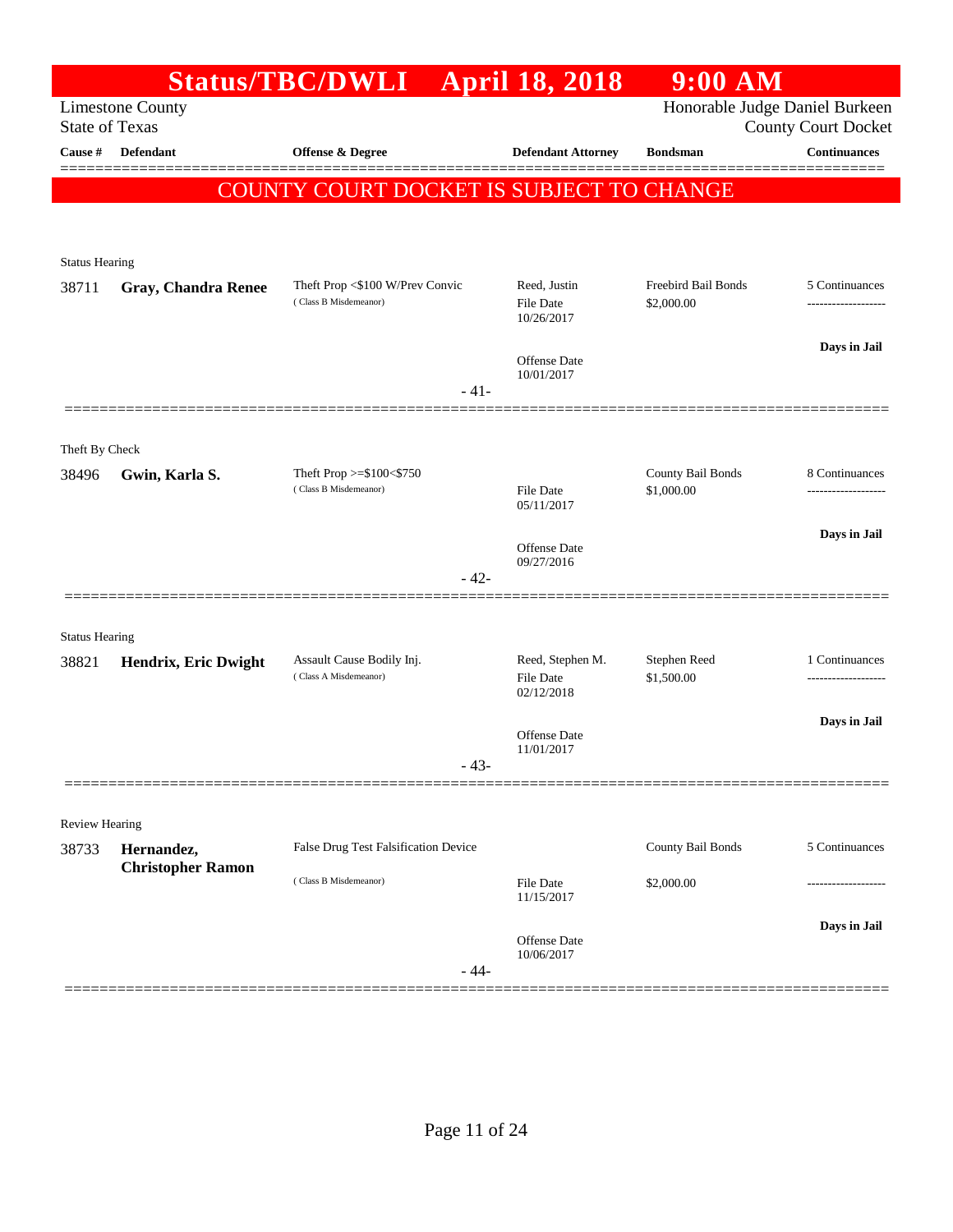|                                |                                        | <b>Status/TBC/DWLI</b>                            |        | <b>April 18, 2018</b>             | $9:00$ AM         |                                                              |
|--------------------------------|----------------------------------------|---------------------------------------------------|--------|-----------------------------------|-------------------|--------------------------------------------------------------|
| <b>State of Texas</b>          | <b>Limestone County</b>                |                                                   |        |                                   |                   | Honorable Judge Daniel Burkeen<br><b>County Court Docket</b> |
| Cause #                        | <b>Defendant</b>                       | Offense & Degree                                  |        | <b>Defendant Attorney</b>         | <b>Bondsman</b>   | <b>Continuances</b>                                          |
|                                |                                        | COUNTY COURT DOCKET IS SUBJECT TO CHANGE          |        |                                   |                   |                                                              |
| <b>Review Hearing</b>          |                                        |                                                   |        |                                   |                   |                                                              |
| 38734                          | Hernandez,<br><b>Christopher Ramon</b> | Driving W/Lic Inv W/Prev<br>Conv/Susp/W/O Fin Res |        |                                   | County Bail Bonds | 5 Continuances                                               |
|                                |                                        | (Class B Misdemeanor)                             |        | <b>File Date</b><br>11/15/2017    | \$2,000.00        |                                                              |
|                                |                                        |                                                   |        | <b>Offense Date</b><br>10/06/2017 |                   | Days in Jail                                                 |
|                                |                                        |                                                   | $-45-$ |                                   |                   |                                                              |
| <b>Review Hearing</b><br>37736 | Hitchcock, Maryann                     | Driving W/Lic Inv W/Prev                          |        | Spivey, Shirley                   | County Bail Bonds | 0 Continuances                                               |
|                                | <b>Lilley</b>                          | Conv/Susp/W/O Fin Res<br>(Class B Misdemeanor)    |        | <b>File Date</b><br>12/10/2015    | \$2,000.00        |                                                              |
|                                |                                        |                                                   |        | <b>Offense Date</b>               |                   | Days in Jail                                                 |
|                                |                                        |                                                   | $-46-$ | 10/21/2015                        |                   |                                                              |
| <b>Status Hearing</b>          |                                        |                                                   |        |                                   |                   |                                                              |
| 38796                          | Hyden, Sammie<br>Colquitt              | Poss Cs Pg $3 < 28g$                              |        | Sanders, Raymond L.               | Personal Bond     | 1 Continuances                                               |
|                                |                                        | (Class A Misdemeanor)                             |        | <b>File Date</b><br>01/23/2018    | \$1,000.00        | .                                                            |
|                                |                                        |                                                   |        | Offense Date<br>01/01/2018        |                   | Days in Jail                                                 |
|                                |                                        |                                                   | $-47-$ |                                   |                   |                                                              |
| <b>Review Hearing</b>          |                                        |                                                   |        |                                   |                   |                                                              |
| 36871                          | <b>Jackson, Brent Wayne</b>            | Driving W/Lic Inv W/Prev<br>Conv/Susp/W/O Fin Res |        |                                   | County Bail Bonds | 18 Continuances                                              |
|                                |                                        | (Class B Misdemeanor)                             |        | <b>File Date</b><br>03/13/2014    | \$3,000.00        | .                                                            |
|                                |                                        |                                                   | $-48-$ | Offense Date<br>02/06/2014        |                   | Days in Jail                                                 |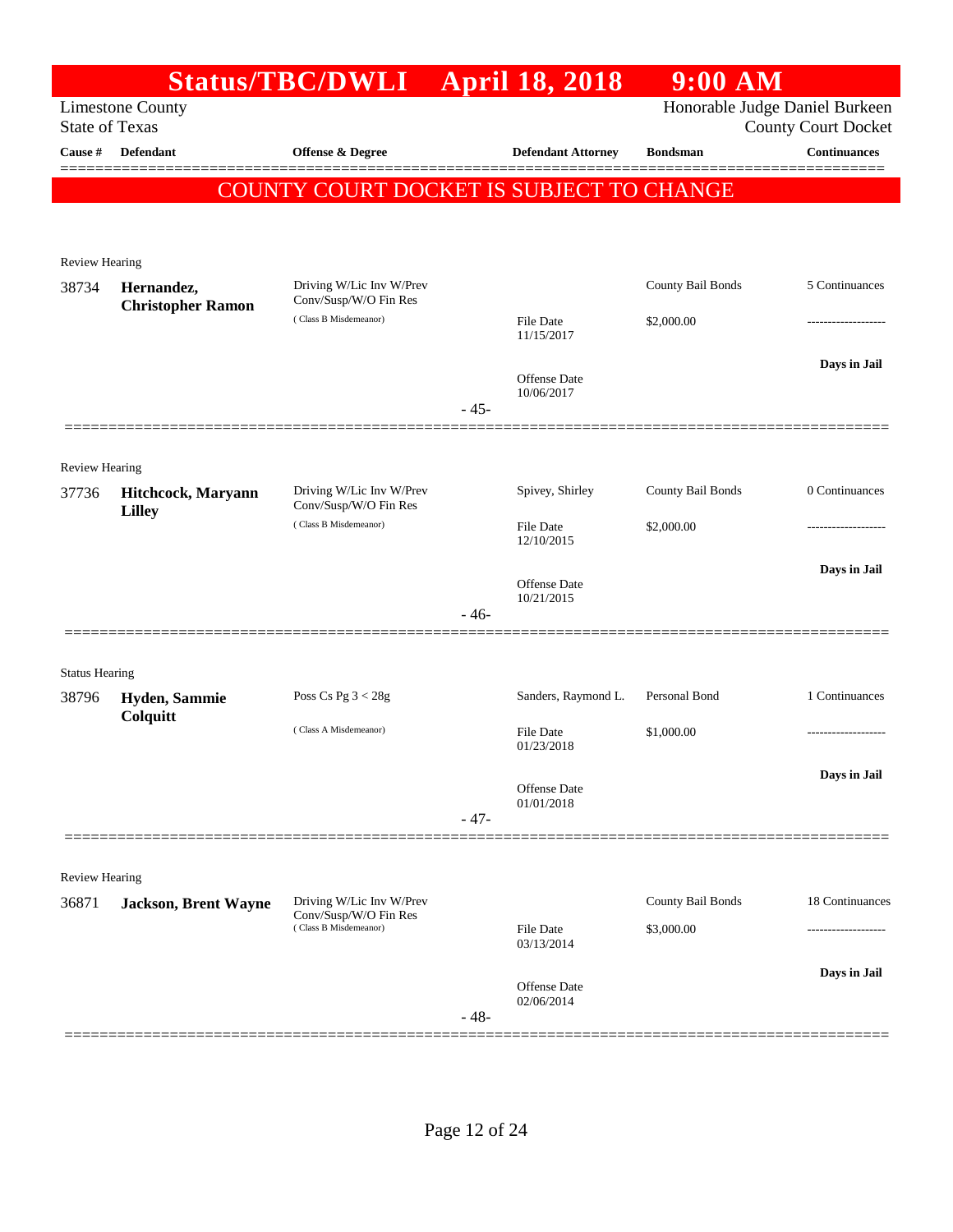|                                |                                                  | Status/TBC/DWLI April 18, 2018           |                                   | 9:00 AM                        |                            |
|--------------------------------|--------------------------------------------------|------------------------------------------|-----------------------------------|--------------------------------|----------------------------|
|                                | <b>Limestone County</b><br><b>State of Texas</b> |                                          |                                   | Honorable Judge Daniel Burkeen | <b>County Court Docket</b> |
| Cause #                        | <b>Defendant</b>                                 | <b>Offense &amp; Degree</b>              | <b>Defendant Attorney</b>         | <b>Bondsman</b>                | <b>Continuances</b>        |
|                                |                                                  |                                          |                                   |                                |                            |
|                                |                                                  | COUNTY COURT DOCKET IS SUBJECT TO CHANGE |                                   |                                |                            |
|                                |                                                  |                                          |                                   |                                |                            |
| <b>Status Hearing</b>          |                                                  |                                          |                                   |                                |                            |
| 38708                          | <b>Kinney, Kenneth</b><br>Dwayne, Sr.            | Criminal Trespass                        | Reed, Benjie                      | Reed, Benjie                   | 4 Continuances             |
|                                |                                                  | (Class B Misdemeanor)                    | File Date<br>10/26/2017           | \$1,000.00                     |                            |
|                                |                                                  |                                          |                                   |                                | Days in Jail               |
|                                |                                                  |                                          | <b>Offense Date</b><br>12/26/2016 |                                |                            |
|                                |                                                  | $-49-$                                   |                                   |                                |                            |
| Review Hearing                 |                                                  |                                          |                                   |                                |                            |
| 38554                          | Lachman, Christopher                             | Engage In Organized Criminal Activity    | Reed, Justin                      | Freebird Bail Bonds            | 10 Continuances            |
|                                | <b>Scott</b>                                     | (Class B Misdemeanor)                    | <b>File Date</b><br>06/27/2017    | \$2,000.00                     |                            |
|                                |                                                  |                                          |                                   |                                | Days in Jail               |
|                                |                                                  |                                          | <b>Offense Date</b><br>01/05/2017 |                                |                            |
|                                |                                                  | $-50-$                                   |                                   |                                |                            |
|                                |                                                  |                                          |                                   |                                |                            |
| <b>Review Hearing</b><br>38555 | Lachman, Christopher                             | Engage In Organized Criminal Activity    | Reed, Justin                      | Freebird Bail Bonds            | 10 Continuances            |
|                                | <b>Scott</b>                                     | (Class A Misdemeanor)                    | <b>File Date</b>                  | \$2,500.00                     | -------------------        |
|                                |                                                  |                                          | 06/27/2017                        |                                |                            |
|                                |                                                  |                                          | <b>Offense Date</b>               |                                | Days in Jail               |
|                                |                                                  | $-51-$                                   | 12/19/2016                        |                                |                            |
|                                |                                                  |                                          |                                   |                                |                            |
| <b>Status Hearing</b>          |                                                  |                                          |                                   |                                |                            |
| 38743                          | Maes, Terry John, II                             | Assault Causes Bodily Injury Family      | Reed, Justin                      | Reed, Justin                   | 3 Continuances             |
|                                |                                                  | Member<br>(Class A Misdemeanor)          | <b>File Date</b><br>11/30/2017    | \$5,000.00                     |                            |
|                                |                                                  |                                          |                                   |                                | Days in Jail               |
|                                |                                                  |                                          | Offense Date<br>11/02/2017        |                                |                            |
|                                |                                                  | $-52-$                                   |                                   |                                |                            |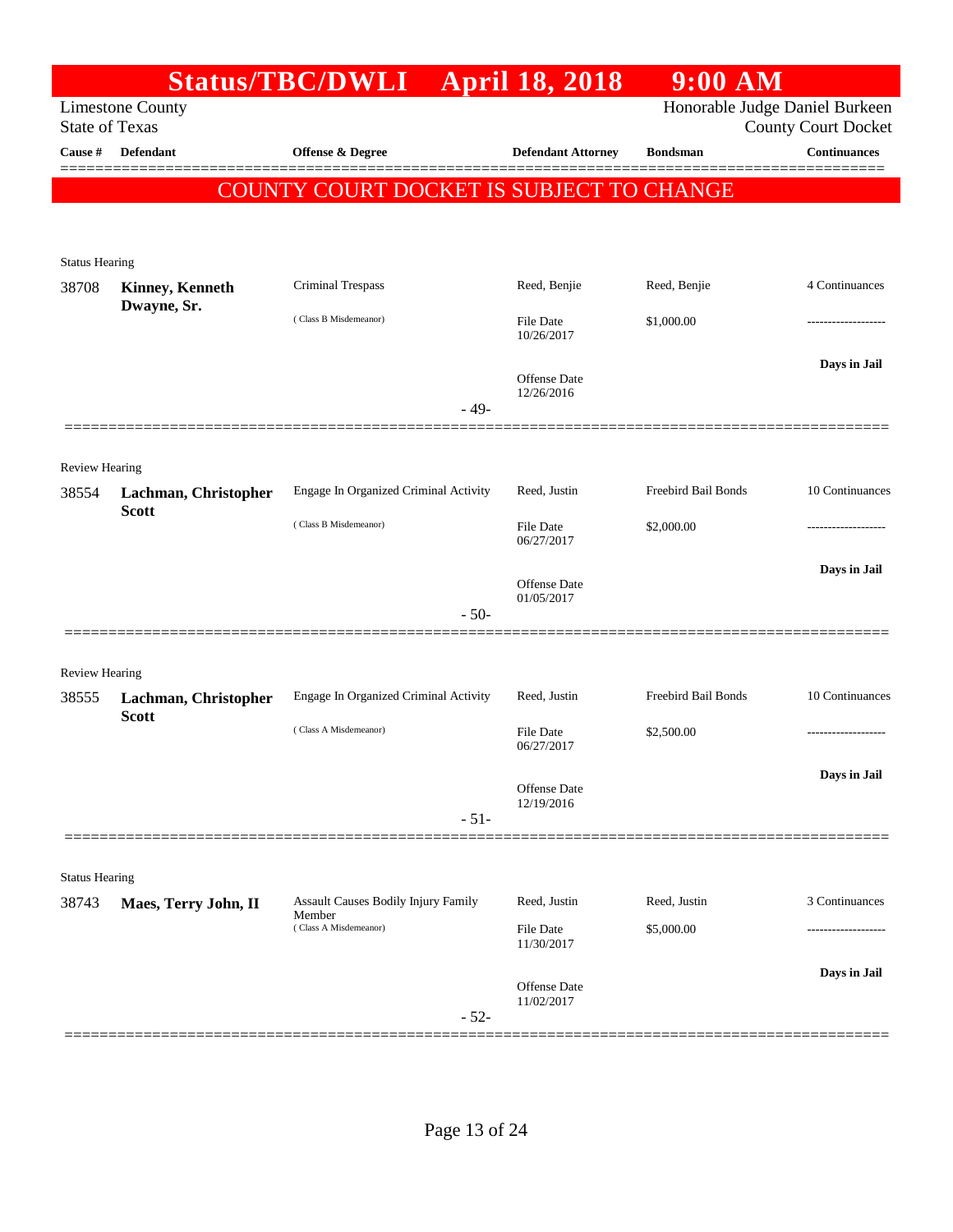|                       |                          | <b>Status/TBC/DWLI</b>                            | <b>April 18, 2018</b>             | $9:00$ AM                      |                            |
|-----------------------|--------------------------|---------------------------------------------------|-----------------------------------|--------------------------------|----------------------------|
| <b>State of Texas</b> | <b>Limestone County</b>  |                                                   |                                   | Honorable Judge Daniel Burkeen | <b>County Court Docket</b> |
| Cause #               | <b>Defendant</b>         | <b>Offense &amp; Degree</b>                       | <b>Defendant Attorney</b>         | <b>Bondsman</b>                | <b>Continuances</b>        |
|                       |                          | COUNTY COURT DOCKET IS SUBJECT TO CHANGE          |                                   |                                | ======                     |
|                       |                          |                                                   |                                   |                                |                            |
|                       |                          |                                                   |                                   |                                |                            |
| <b>Status Hearing</b> |                          | Fail To Id Fugitive From Justice Refuse           | Reed, Justin                      | Reed, Justin                   | 2 Continuances             |
| 38776                 | Maes, Terry John, II     | To Give<br>(Class B Misdemeanor)                  | <b>File Date</b>                  | \$2,000.00                     | ------------------         |
|                       |                          |                                                   | 01/03/2018                        |                                |                            |
|                       |                          |                                                   | <b>Offense Date</b>               |                                | Days in Jail               |
|                       |                          | $-53-$                                            | 11/01/2017                        |                                |                            |
|                       |                          |                                                   |                                   |                                |                            |
| <b>Status Hearing</b> |                          |                                                   |                                   |                                |                            |
| 38777                 | Maes, Terry John, II     | Driving W/Lic Inv W/Prev<br>Conv/Susp/W/O Fin Res | Reed, Justin                      | Reed, Justin                   | 2 Continuances             |
|                       |                          | (Class B Misdemeanor)                             | <b>File Date</b><br>01/03/2018    | \$2,000.00                     |                            |
|                       |                          |                                                   |                                   |                                | Days in Jail               |
|                       |                          |                                                   | <b>Offense Date</b><br>11/01/2017 |                                |                            |
|                       |                          | $-54-$                                            |                                   |                                |                            |
|                       |                          |                                                   |                                   |                                |                            |
| Theft By Check        |                          | Theft Prop>=\$20<\$500 By Check                   | Reed, Justin                      | Reed, Justin                   | 11 Continuances            |
| 38155                 | <b>Mansel, Sandy Kay</b> | (Class B Misdemeanor)                             | <b>File Date</b>                  | \$1,000.00                     | -----------------          |
|                       |                          |                                                   | 08/26/2016                        |                                | Days in Jail               |
|                       |                          |                                                   | <b>Offense Date</b><br>07/16/2015 |                                |                            |
|                       |                          | $-55-$                                            |                                   |                                |                            |
|                       |                          |                                                   |                                   |                                |                            |
| <b>Review Hearing</b> |                          |                                                   |                                   |                                |                            |
| 38312                 | McKeand, James<br>Wesley | Poss Marij <2oz                                   |                                   | Personl Bond                   | 3 Continuances             |
|                       |                          | (Class B Misdemeanor)                             | <b>File Date</b><br>01/09/2017    | \$500.00                       |                            |
|                       |                          |                                                   |                                   |                                | Days in Jail               |
|                       |                          |                                                   | <b>Offense Date</b><br>11/09/2016 |                                |                            |
|                       |                          | $-56-$                                            |                                   |                                |                            |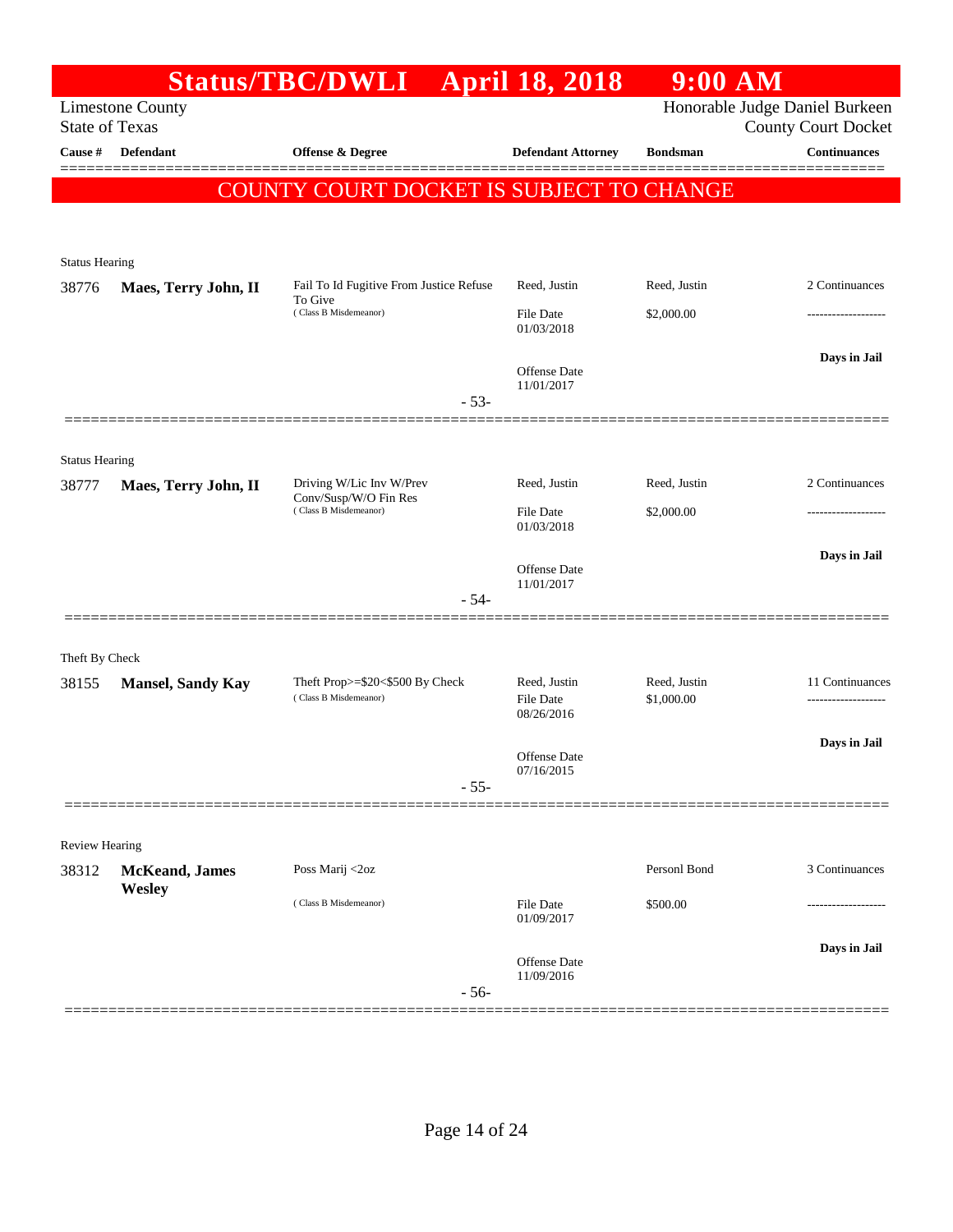|                                | <b>Limestone County</b>        | Status/TBC/DWLI                                                | <b>April 18, 2018</b>                   | $9:00$ AM                  | Honorable Judge Daniel Burkeen |
|--------------------------------|--------------------------------|----------------------------------------------------------------|-----------------------------------------|----------------------------|--------------------------------|
| <b>State of Texas</b>          |                                |                                                                |                                         |                            | <b>County Court Docket</b>     |
| Cause #                        | Defendant                      | Offense & Degree                                               | <b>Defendant Attorney</b>               | <b>Bondsman</b>            | <b>Continuances</b>            |
|                                |                                | COUNTY COURT DOCKET IS SUBJECT TO CHANGE                       |                                         |                            |                                |
|                                |                                |                                                                |                                         |                            |                                |
| Review Hearing                 |                                |                                                                |                                         |                            |                                |
| 38576                          | <b>McKellip, Jamie Renee</b>   | Engage In Organized Criminal Activity<br>(Class A Misdemeanor) | Reed, Justin<br>File Date<br>07/20/2017 | Reed, Benjie<br>\$2,000.00 | 10 Continuances<br>            |
|                                |                                | $-57-$                                                         | Offense Date<br>12/19/2016              |                            | Days in Jail                   |
|                                |                                |                                                                |                                         |                            |                                |
| <b>Review Hearing</b>          |                                |                                                                |                                         |                            |                                |
| 38577                          | <b>McKellip, Jamie Renee</b>   | Engage In Organized Criminal Activity<br>(Class B Misdemeanor) | Reed, Justin<br>File Date<br>07/20/2017 | Reed, Benjie<br>\$2,000.00 | 10 Continuances                |
|                                |                                |                                                                | Offense Date<br>01/05/2017              |                            | Days in Jail                   |
|                                |                                | $-58-$                                                         |                                         |                            |                                |
|                                |                                |                                                                |                                         |                            |                                |
| <b>Status Hearing</b><br>38359 | <b>McMahon</b> , Stanley       | Driving W/Lic Inv W/Prev                                       |                                         | Personal Bond              | 11 Continuances                |
|                                | Ray                            | Conv/Susp/W/O Fin Res<br>(Class B Misdemeanor)                 | File Date                               | \$1,000.00                 | .                              |
|                                |                                |                                                                | 01/26/2017                              |                            |                                |
|                                |                                |                                                                | Offense Date                            |                            | Days in Jail                   |
|                                |                                | $-59-$                                                         | 11/18/2016                              |                            |                                |
|                                |                                |                                                                |                                         |                            |                                |
| Review Hearing                 |                                |                                                                |                                         |                            |                                |
| 38744                          | <b>Mims, Vincent</b><br>Yumonn | Poss Marij <2oz                                                |                                         | County Bail Bonds          | 3 Continuances                 |
|                                |                                | (Class B Misdemeanor)                                          | File Date<br>11/30/2017                 | \$1,000.00                 | .                              |
|                                |                                | $-60-$                                                         | Offense Date<br>11/01/2017              |                            | Days in Jail                   |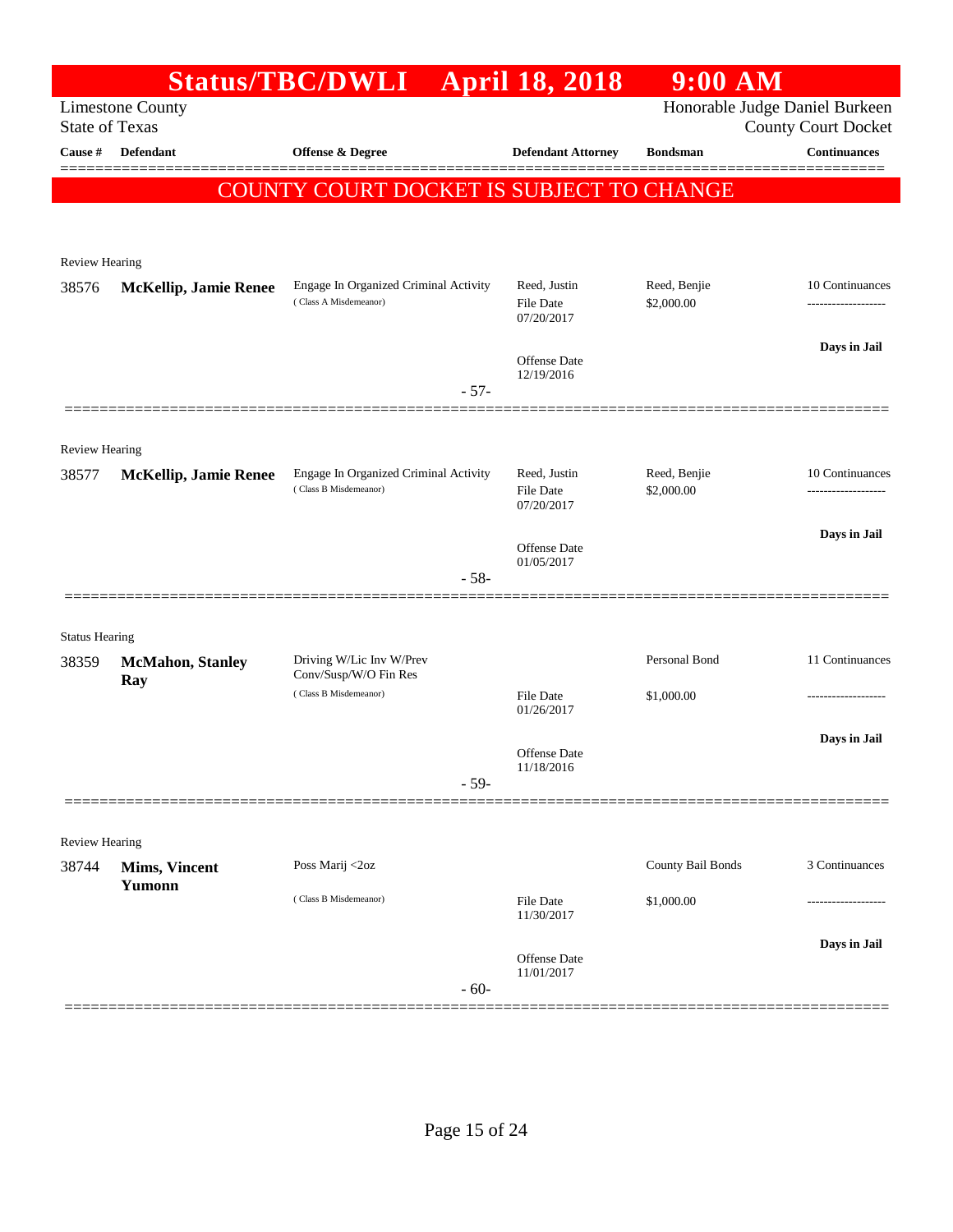|                                |                            | <b>Status/TBC/DWLI</b>                         | <b>April 18, 2018</b>          | 9:00 AM           |                                                              |
|--------------------------------|----------------------------|------------------------------------------------|--------------------------------|-------------------|--------------------------------------------------------------|
| <b>State of Texas</b>          | <b>Limestone County</b>    |                                                |                                |                   | Honorable Judge Daniel Burkeen<br><b>County Court Docket</b> |
| Cause #                        | <b>Defendant</b>           | Offense & Degree                               | <b>Defendant Attorney</b>      | <b>Bondsman</b>   | <b>Continuances</b>                                          |
|                                |                            | COUNTY COURT DOCKET IS SUBJECT TO CHANGE       |                                |                   |                                                              |
|                                |                            |                                                |                                |                   |                                                              |
|                                |                            |                                                |                                |                   |                                                              |
| <b>Review Hearing</b>          |                            | Driving W/Lic Inv W/Prev                       |                                | Personal Bond     | 15 Continuances                                              |
| 37974                          | <b>Moore, Twyla Denise</b> | Conv/Susp/W/O Fin Res<br>(Class B Misdemeanor) |                                |                   |                                                              |
|                                |                            |                                                | File Date<br>05/19/2016        | \$2,000.00        |                                                              |
|                                |                            |                                                | Offense Date                   |                   | Days in Jail                                                 |
|                                |                            |                                                | 04/30/2016                     |                   |                                                              |
|                                |                            | $-61-$                                         |                                |                   |                                                              |
|                                |                            |                                                |                                |                   |                                                              |
| <b>Status Hearing</b><br>38803 | Neason, Tristan            | <b>Unlawful Restraint</b>                      | Martin, Chris E.               | Personal Bond     | 1 Continuances                                               |
|                                | Wayne                      |                                                |                                |                   |                                                              |
|                                |                            | (Class A Misdemeanor)                          | <b>File Date</b><br>01/23/2018 | \$3,000.00        |                                                              |
|                                |                            |                                                |                                |                   | Days in Jail                                                 |
|                                |                            |                                                | Offense Date<br>01/07/2018     |                   |                                                              |
|                                |                            | $-62-$                                         |                                |                   |                                                              |
|                                |                            |                                                |                                |                   |                                                              |
| <b>Status Hearing</b>          |                            |                                                |                                |                   |                                                              |
| 38804                          | Neason, Tristan            | Terroristic Threat Of Family/Household         | Martin, Chris E.               | Personl Bond      | 1 Continuances                                               |
|                                | Wayne                      | (Class A Misdemeanor)                          | <b>File Date</b>               | \$3,000.00        | .                                                            |
|                                |                            |                                                | 01/23/2018                     |                   |                                                              |
|                                |                            |                                                | Offense Date                   |                   | Days in Jail                                                 |
|                                |                            | $-63-$                                         | 01/07/2018                     |                   |                                                              |
|                                |                            |                                                |                                |                   |                                                              |
| <b>Status Hearing</b>          |                            |                                                |                                |                   |                                                              |
| 38817                          | <b>Noel, Melondy Dawn</b>  | Poss Marij <2oz                                |                                | County Bail Bonds | 1 Continuances                                               |
|                                |                            | (Class B Misdemeanor)                          | File Date<br>02/01/2018        | \$2,000.00        |                                                              |
|                                |                            |                                                |                                |                   | Days in Jail                                                 |
|                                |                            |                                                | Offense Date<br>12/11/2017     |                   |                                                              |
|                                |                            | $-64-$                                         |                                |                   |                                                              |
|                                |                            |                                                |                                |                   |                                                              |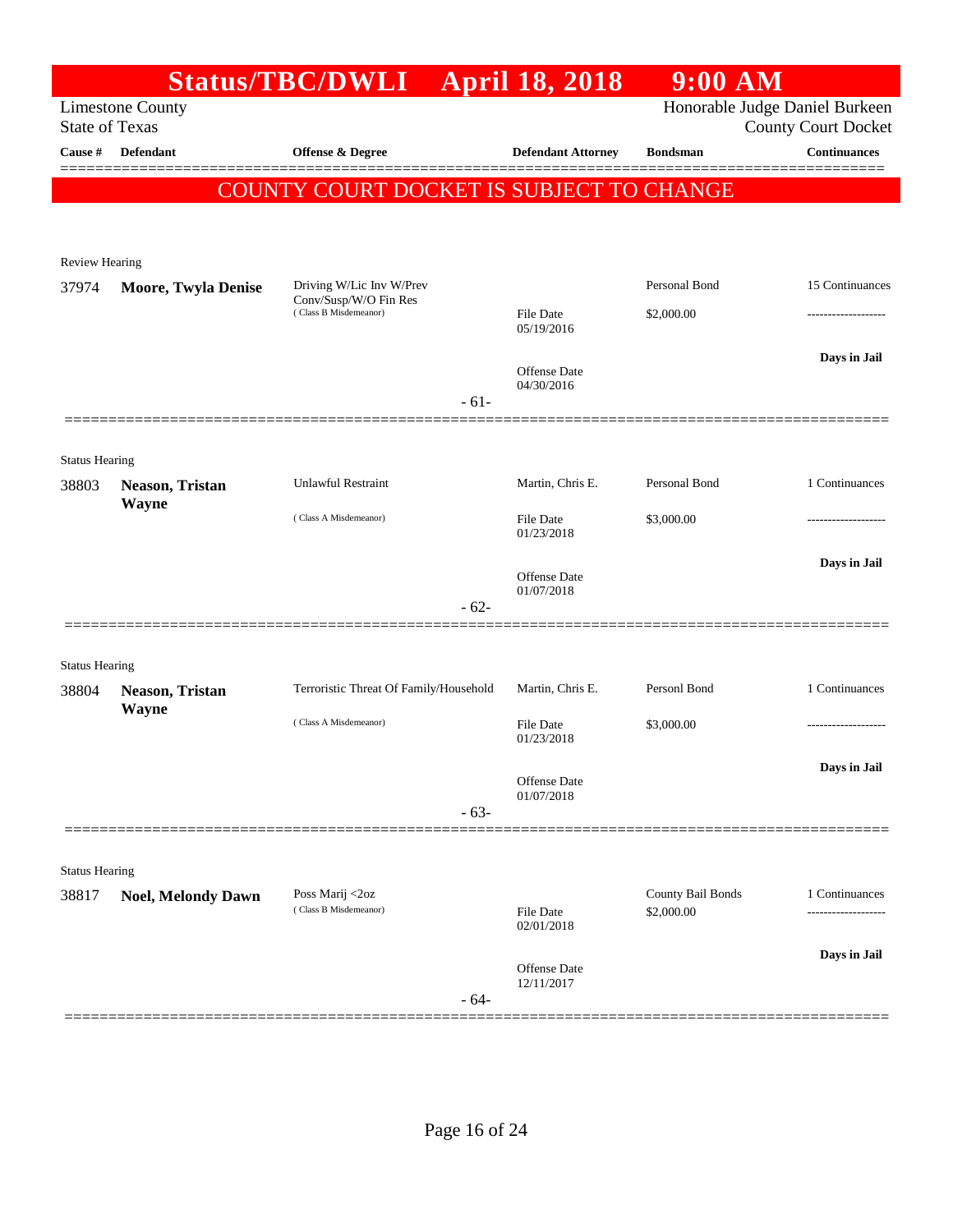|                                |                             | Status/TBC/DWLI April 18, 2018                         |        |                                | $9:00$ AM                       |                                                              |
|--------------------------------|-----------------------------|--------------------------------------------------------|--------|--------------------------------|---------------------------------|--------------------------------------------------------------|
| <b>State of Texas</b>          | <b>Limestone County</b>     |                                                        |        |                                |                                 | Honorable Judge Daniel Burkeen<br><b>County Court Docket</b> |
| Cause #                        | <b>Defendant</b>            | <b>Offense &amp; Degree</b>                            |        | <b>Defendant Attorney</b>      | <b>Bondsman</b>                 | <b>Continuances</b>                                          |
|                                |                             | <b>COUNTY COURT DOCKET IS SUBJECT TO CHANGE</b>        |        |                                |                                 | ========                                                     |
|                                |                             |                                                        |        |                                |                                 |                                                              |
|                                |                             |                                                        |        |                                |                                 |                                                              |
| <b>Status Hearing</b>          |                             |                                                        |        |                                |                                 |                                                              |
| 38808                          | <b>Nolan, Jeffrey Scott</b> | Driving While Intoxicated 2nd<br>(Class A Misdemeanor) |        | File Date<br>01/26/2018        | County Bail Bonds<br>\$3,000.00 | 1 Continuances                                               |
|                                |                             |                                                        |        |                                |                                 | Days in Jail                                                 |
|                                |                             |                                                        | $-65-$ | Offense Date<br>10/01/2017     |                                 |                                                              |
|                                |                             |                                                        |        |                                |                                 |                                                              |
| <b>Status Hearing</b><br>38433 | Nutt, Linda Gail            | Driving W/Lic Inv W/Prev                               |        |                                | Freebird Bail Bonds             | 10 Continuances                                              |
|                                |                             | Conv/Susp/W/O Fin Res<br>(Class B Misdemeanor)         |        | File Date                      | \$1,500.00                      | .                                                            |
|                                |                             |                                                        |        | 04/20/2017                     |                                 |                                                              |
|                                |                             |                                                        |        | <b>Offense Date</b>            |                                 | Days in Jail                                                 |
|                                |                             |                                                        | $-66-$ | 03/13/2017                     |                                 |                                                              |
|                                |                             |                                                        |        |                                |                                 |                                                              |
| <b>Status Hearing</b>          |                             |                                                        |        |                                |                                 |                                                              |
| 38822                          | <b>Ovalle, Michael</b>      | Assault Causes Bodily Injury Family<br>Member          |        |                                | County Bail Bonds               | 1 Continuances                                               |
|                                | <b>Wayne</b>                | (Class A Misdemeanor)                                  |        | File Date                      | \$3,000.00                      |                                                              |
|                                |                             |                                                        |        | 02/13/2018                     |                                 |                                                              |
|                                |                             |                                                        |        | Offense Date                   |                                 | Days in Jail                                                 |
|                                |                             |                                                        | $-67-$ | 01/07/2018                     |                                 |                                                              |
|                                |                             |                                                        |        |                                |                                 |                                                              |
| <b>Status Hearing</b>          |                             |                                                        |        |                                |                                 |                                                              |
| 38605                          | <b>Owens, Tara Leigh</b>    | Driving W/Lic Inv W/Prev<br>Conv/Susp/W/O Fin Res      |        |                                | Personal Bond                   | 6 Continuances                                               |
|                                |                             | (Class B Misdemeanor)                                  |        | <b>File Date</b><br>08/21/2017 | \$2,000.00                      |                                                              |
|                                |                             |                                                        | $-68-$ | Offense Date<br>04/20/2017     |                                 | Days in Jail                                                 |
|                                |                             |                                                        |        |                                |                                 |                                                              |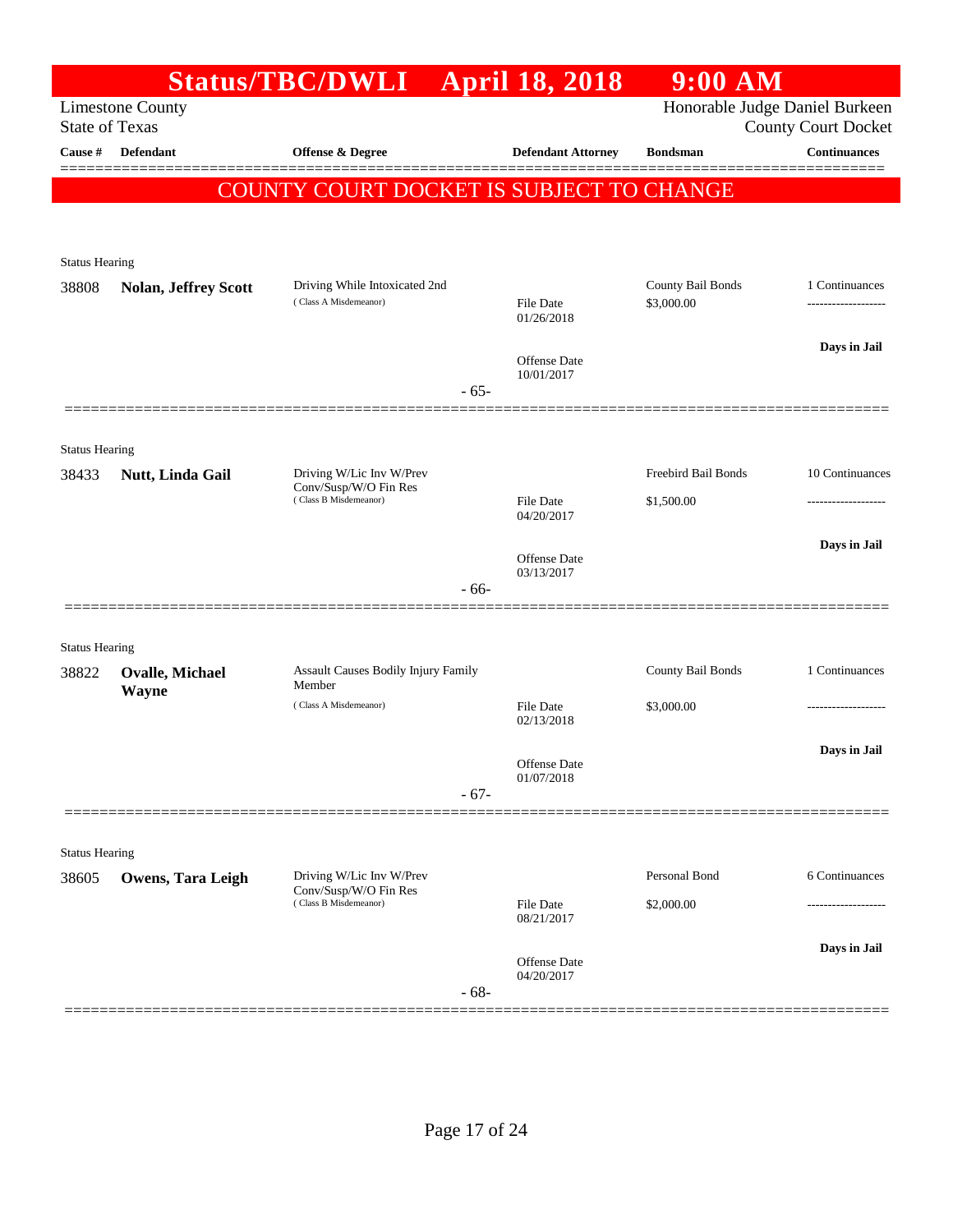|                       |                            | <b>Status/TBC/DWLI</b>                                  |        | <b>April 18, 2018</b>                       | $9:00$ AM                   |                                                       |
|-----------------------|----------------------------|---------------------------------------------------------|--------|---------------------------------------------|-----------------------------|-------------------------------------------------------|
| <b>State of Texas</b> | <b>Limestone County</b>    |                                                         |        |                                             |                             | Honorable Judge Daniel Burkeen<br>County Court Docket |
| Cause #               | <b>Defendant</b>           | <b>Offense &amp; Degree</b>                             |        | <b>Defendant Attorney</b>                   | <b>Bondsman</b>             | <b>Continuances</b>                                   |
|                       |                            | COUNTY COURT DOCKET IS SUBJECT TO CHANGE                |        |                                             |                             |                                                       |
|                       |                            |                                                         |        |                                             |                             |                                                       |
| <b>Status Hearing</b> |                            |                                                         |        |                                             |                             |                                                       |
| 38800                 | Payne, Jody Jeanine        | Poss Marij <2oz<br>(Class B Misdemeanor)                |        | Reed, Stephen M.<br>File Date<br>01/23/2018 | Personal Bond<br>\$2,000.00 | 1 Continuances<br>.                                   |
|                       |                            |                                                         |        |                                             |                             | Days in Jail                                          |
|                       |                            |                                                         | $-69-$ | Offense Date<br>12/12/2017                  |                             |                                                       |
|                       |                            |                                                         |        |                                             |                             |                                                       |
| <b>Status Hearing</b> |                            |                                                         |        |                                             |                             |                                                       |
| 38815                 | Perez, Jose Manuel         | Driving W/Lic Inv W/Prev<br>Conv/Susp/W/O Fin Res       |        |                                             | County Bail Bonds           | 2 Continuances                                        |
|                       |                            | (Class B Misdemeanor)                                   |        | <b>File Date</b><br>01/30/2018              | \$2,000.00                  |                                                       |
|                       |                            |                                                         |        | <b>Offense Date</b>                         |                             | Days in Jail                                          |
|                       |                            |                                                         | $-70-$ | 12/27/2017                                  |                             |                                                       |
| <b>Review Hearing</b> |                            |                                                         |        |                                             |                             |                                                       |
| 38431                 | Powers, Christopher        | Terroristic Threat Causes Of Fear<br><b>Imminet SBI</b> |        | Spivey, Shirley                             |                             | 10 Continuances                                       |
|                       |                            | (Class B Misdemeanor)                                   |        | <b>File Date</b><br>04/18/2017              |                             |                                                       |
|                       |                            |                                                         |        | Offense Date                                |                             | Days in Jail                                          |
|                       |                            |                                                         | $-71-$ | 03/13/2017                                  |                             |                                                       |
| <b>Review Hearing</b> |                            |                                                         |        |                                             |                             |                                                       |
| 38765                 | <b>Powers, Christopher</b> | Assault Cause Bodily Inj.<br>(Class A Misdemeanor)      |        | Spivey, Shirley<br><b>File Date</b>         |                             | 2 Continuances                                        |
|                       |                            |                                                         |        | 12/13/2017                                  |                             | Days in Jail                                          |
|                       |                            |                                                         | $-72-$ | <b>Offense Date</b><br>08/18/2017           |                             |                                                       |
|                       |                            |                                                         |        |                                             |                             |                                                       |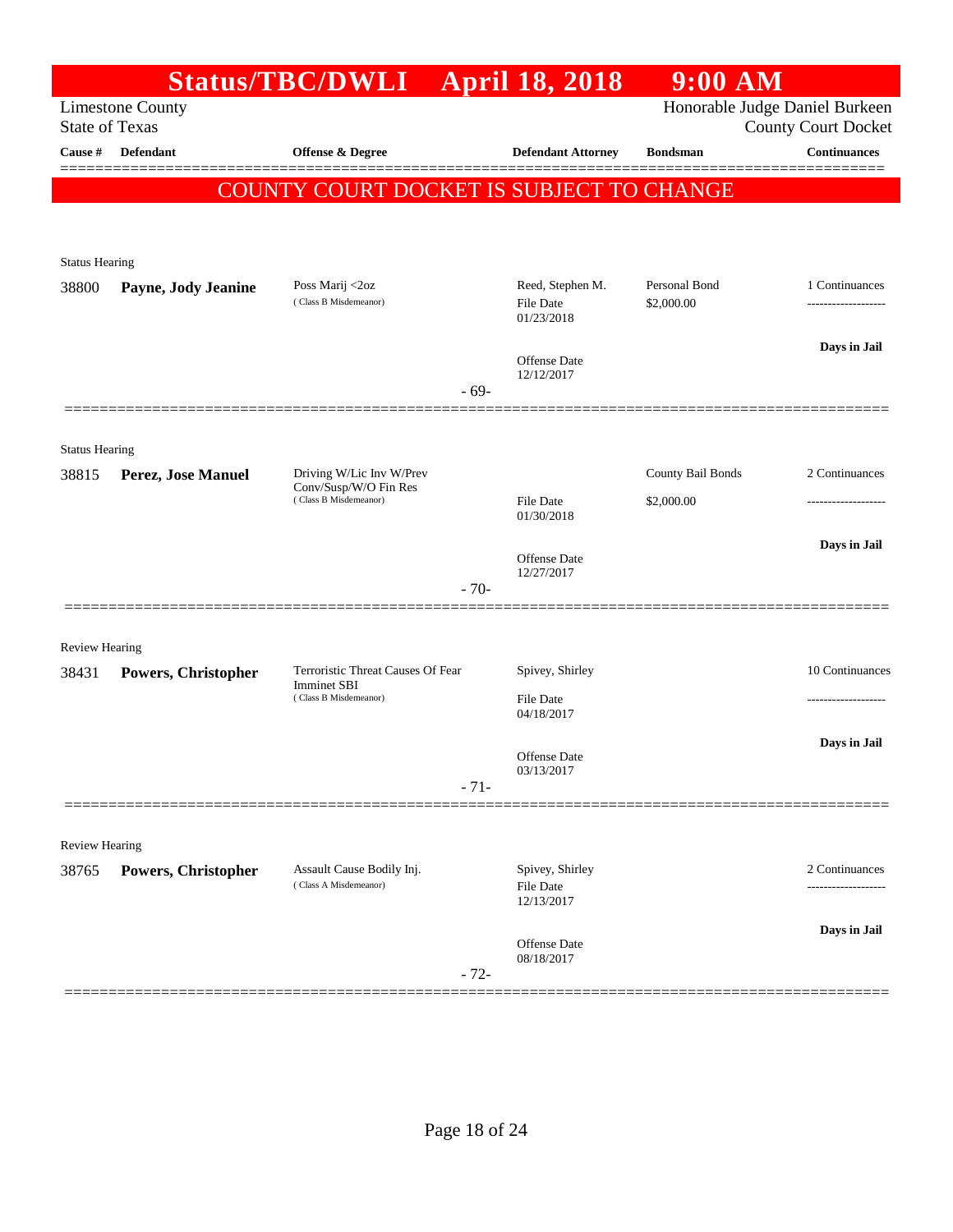|                         |                         | <b>Status/TBC/DWLI</b>                         |        | <b>April 18, 2018</b>      | $9:00$ AM                |                                |
|-------------------------|-------------------------|------------------------------------------------|--------|----------------------------|--------------------------|--------------------------------|
|                         | <b>Limestone County</b> |                                                |        |                            |                          | Honorable Judge Daniel Burkeen |
| <b>State of Texas</b>   | <b>Defendant</b>        |                                                |        |                            |                          | <b>County Court Docket</b>     |
| Cause #                 |                         | <b>Offense &amp; Degree</b>                    |        | <b>Defendant Attorney</b>  | <b>Bondsman</b>          | <b>Continuances</b>            |
|                         |                         | COUNTY COURT DOCKET IS SUBJECT TO CHANGE       |        |                            |                          |                                |
|                         |                         |                                                |        |                            |                          |                                |
| <b>Review Hearing</b>   |                         |                                                |        |                            |                          |                                |
| 38171                   | Price, Crystal Javon    | Driving W/Lic Inv W/Prev                       |        |                            | Personal Bond            | 13 Continuances                |
|                         |                         | Conv/Susp/W/O Fin Res<br>(Class B Misdemeanor) |        | <b>File Date</b>           | \$2,000.00               |                                |
|                         |                         |                                                |        | 09/15/2016                 |                          |                                |
|                         |                         |                                                |        | Offense Date               |                          | Days in Jail                   |
|                         |                         |                                                | $-73-$ | 01/14/2016                 |                          |                                |
|                         |                         |                                                |        |                            |                          |                                |
|                         |                         |                                                |        |                            |                          |                                |
| Review Hearing<br>38539 | Price, Crystal Javon    | Driving W/Lic Inv W/Prev                       |        |                            | <b>County Bail Bonds</b> | 8 Continuances                 |
|                         |                         | Conv/Susp/W/O Fin Res<br>(Class B Misdemeanor) |        | <b>File Date</b>           | \$2,000.00               |                                |
|                         |                         |                                                |        | 06/20/2017                 |                          |                                |
|                         |                         |                                                |        | <b>Offense Date</b>        |                          | Days in Jail                   |
|                         |                         |                                                |        | 05/12/2017                 |                          |                                |
|                         |                         |                                                | $-74-$ |                            |                          |                                |
|                         |                         |                                                |        |                            |                          |                                |
| Theft By Check          |                         | Theft Prop>=\$20<\$500 By Check                |        |                            | Personal Bond            | 22 Continuances                |
| 37978                   | Price, Twamocka         | (Class B Misdemeanor)                          |        | <b>File Date</b>           | \$1,000.00               | -------------------            |
|                         |                         |                                                |        | 05/23/2016                 |                          |                                |
|                         |                         |                                                |        | <b>Offense Date</b>        |                          | Days in Jail                   |
|                         |                         |                                                | $-75-$ | 09/15/2014                 |                          |                                |
|                         |                         |                                                |        |                            |                          |                                |
| Theft By Check          |                         |                                                |        |                            |                          |                                |
| 37979                   | Price, Twamocka         | Theft Prop>=\$20<\$500 By Check                |        |                            | Personal Bond            | 22 Continuances                |
|                         |                         | (Class B Misdemeanor)                          |        | File Date<br>05/23/2016    | \$1,000.00               |                                |
|                         |                         |                                                |        |                            |                          | Days in Jail                   |
|                         |                         |                                                |        | Offense Date<br>09/11/2014 |                          |                                |
|                         |                         |                                                | $-76-$ |                            |                          |                                |
|                         |                         |                                                |        |                            |                          |                                |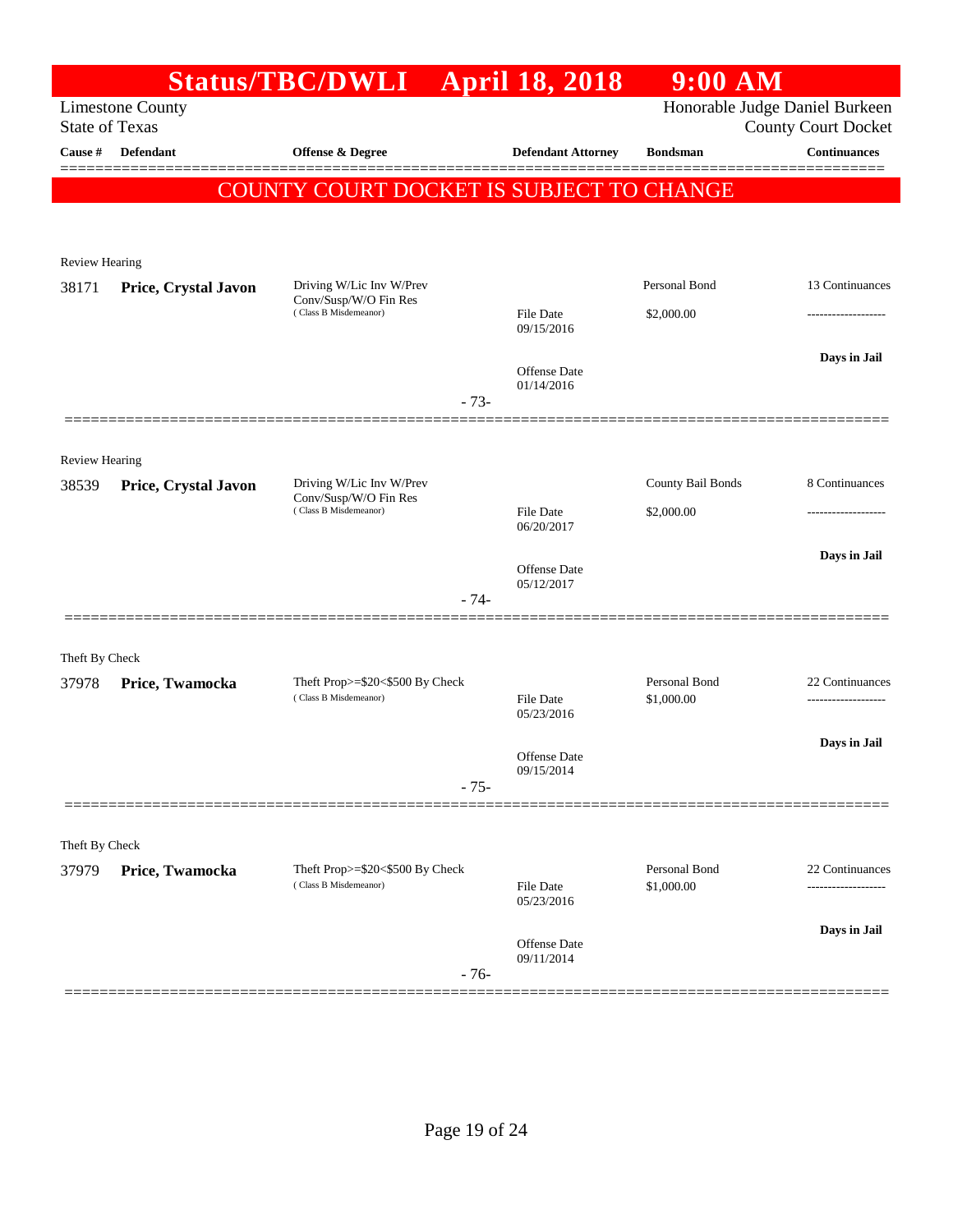|                                  |                                            | <b>Status/TBC/DWLI</b>                            | <b>April 18, 2018</b>             | 9:00 AM           |                                                   |
|----------------------------------|--------------------------------------------|---------------------------------------------------|-----------------------------------|-------------------|---------------------------------------------------|
|                                  | <b>Limestone County</b>                    |                                                   |                                   |                   | Honorable Judge Daniel Burkeen                    |
| <b>State of Texas</b><br>Cause # | Defendant                                  | Offense & Degree                                  | <b>Defendant Attorney</b>         | <b>Bondsman</b>   | <b>County Court Docket</b><br><b>Continuances</b> |
|                                  |                                            |                                                   |                                   |                   |                                                   |
|                                  |                                            | COUNTY COURT DOCKET IS SUBJECT TO CHANGE          |                                   |                   |                                                   |
|                                  |                                            |                                                   |                                   |                   |                                                   |
| <b>Status Hearing</b>            |                                            |                                                   |                                   |                   |                                                   |
| 38630                            | <b>Randle, Kerry Glynn</b>                 | Criminal Mischief >=\$100<\$750                   | Reed, Benjie                      | Reed, Benjie      | 5 Continuances                                    |
|                                  |                                            | (Class B Misdemeanor)                             | File Date<br>08/31/2017           | \$2,000.00        |                                                   |
|                                  |                                            |                                                   |                                   |                   | Days in Jail                                      |
|                                  |                                            |                                                   | Offense Date<br>05/10/2016        |                   |                                                   |
|                                  |                                            | $-77-$                                            |                                   |                   |                                                   |
|                                  |                                            |                                                   |                                   |                   |                                                   |
| <b>Status Hearing</b><br>38631   | <b>Randle, Kerry Glynn</b>                 | Interfer W/Emergency Req For                      | Reed, Benjie                      | Reed, Benjie      | 5 Continuances                                    |
|                                  |                                            | Assistance<br>(Class A Misdemeanor)               | <b>File Date</b>                  | \$3,000.00        | .                                                 |
|                                  |                                            |                                                   | 08/31/2017                        |                   |                                                   |
|                                  |                                            |                                                   | <b>Offense Date</b>               |                   | Days in Jail                                      |
|                                  |                                            | $-78-$                                            | 05/10/2016                        |                   |                                                   |
|                                  |                                            |                                                   |                                   |                   |                                                   |
| <b>Status Hearing</b>            |                                            |                                                   |                                   |                   |                                                   |
| 38632                            | <b>Randle, Kerry Glynn</b>                 | Assault Cause Bodily Inj. Family<br>Member        | Reed, Benjie                      | Reed, Benjie      | 5 Continuances                                    |
|                                  |                                            | (Class A Misdemeanor)                             | File Date<br>08/31/2017           | \$3,000.00        |                                                   |
|                                  |                                            |                                                   |                                   |                   | Days in Jail                                      |
|                                  |                                            |                                                   | <b>Offense Date</b><br>05/10/2016 |                   |                                                   |
|                                  |                                            | $-79-$                                            |                                   |                   |                                                   |
|                                  |                                            |                                                   |                                   |                   |                                                   |
| <b>Status Hearing</b>            |                                            |                                                   |                                   |                   |                                                   |
| 38347                            | <b>Ritchie, Sterling</b><br><b>Everett</b> | Driving W/Lic Inv W/Prev<br>Conv/Susp/W/O Fin Res | Froneberger, J<br>Douglas         | Player Bail Bonds | 10 Continuances                                   |
|                                  |                                            | (Class B Misdemeanor)                             | <b>File Date</b><br>01/26/2017    | \$2,500.00        |                                                   |
|                                  |                                            |                                                   |                                   |                   | Days in Jail                                      |
|                                  |                                            |                                                   | Offense Date<br>12/20/2016        |                   |                                                   |
|                                  |                                            | $-80-$                                            |                                   |                   |                                                   |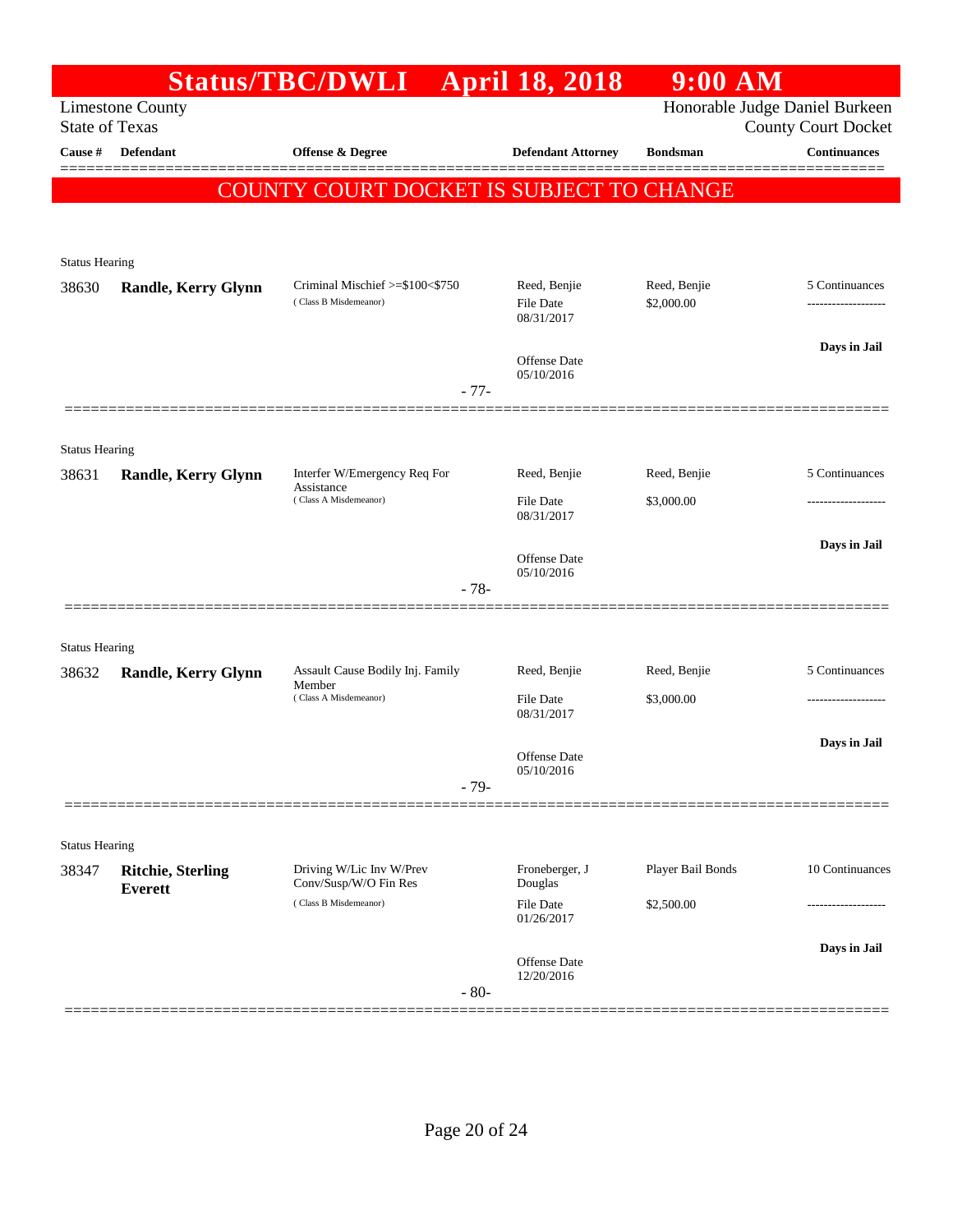|                       |                                           | Status/TBC/DWLI April 18, 2018                             |                                  | $9:00$ AM                      |                                                          |
|-----------------------|-------------------------------------------|------------------------------------------------------------|----------------------------------|--------------------------------|----------------------------------------------------------|
|                       | <b>Limestone County</b>                   |                                                            |                                  | Honorable Judge Daniel Burkeen |                                                          |
| Cause #               | <b>State of Texas</b><br><b>Defendant</b> | Offense & Degree                                           | <b>Defendant Attorney</b>        | <b>Bondsman</b>                | <b>County Court Docket</b><br>$\label{1.1}$ Continuances |
|                       |                                           |                                                            |                                  |                                |                                                          |
|                       |                                           | COUNTY COURT DOCKET IS SUBJECT TO CHANGE                   |                                  |                                |                                                          |
|                       |                                           |                                                            |                                  |                                |                                                          |
| Review Hearing        |                                           |                                                            |                                  |                                |                                                          |
| 38727                 | Rivera, Jonathan                          | Driving W/Lic Inv W/Prev                                   |                                  | County Bail Bonds              | 2 Continuances                                           |
|                       | Adam                                      | Conv/Susp/W/O Fin Res<br>(Class B Misdemeanor)             | File Date                        | \$1,500.00                     | .                                                        |
|                       |                                           |                                                            | 11/07/2017                       |                                |                                                          |
|                       |                                           |                                                            |                                  |                                | Days in Jail                                             |
|                       |                                           |                                                            | Offense Date<br>09/26/2017       |                                |                                                          |
|                       |                                           | $-81-$                                                     |                                  |                                |                                                          |
|                       |                                           |                                                            |                                  |                                |                                                          |
| Review Hearing        |                                           |                                                            |                                  |                                |                                                          |
| 38153                 | Rodriguez, Paula Lynn                     | Resist Arrest Search Or Transport<br>(Class A Misdemeanor) | Dahlenburg, Michael<br>File Date |                                | 1 Continuances                                           |
|                       |                                           |                                                            | 08/24/2016                       |                                |                                                          |
|                       |                                           |                                                            | Offense Date                     |                                | Days in Jail                                             |
|                       |                                           | $-82-$                                                     | 08/14/2016                       |                                |                                                          |
|                       |                                           |                                                            |                                  |                                |                                                          |
| <b>Status Hearing</b> |                                           |                                                            |                                  |                                |                                                          |
| 38798                 | Rodriguez, Rafael                         | Driving While Intoxicated Bac >=0.15                       |                                  | County Bail Bonds              | 1 Continuances                                           |
|                       |                                           | (Class A Misdemeanor)                                      | File Date<br>01/23/2018          | \$3,000.00                     |                                                          |
|                       |                                           |                                                            |                                  |                                |                                                          |
|                       |                                           |                                                            | Offense Date                     |                                | Days in Jail                                             |
|                       |                                           | $-83-$                                                     | 11/11/2017                       |                                |                                                          |
|                       |                                           |                                                            |                                  |                                |                                                          |
| <b>Review Hearing</b> |                                           |                                                            |                                  |                                |                                                          |
| 38728                 | Salazar, Adrian                           | Driving W/Lic Inv W/ Alcohol                               |                                  | County Bail Bonds              | 3 Continuances                                           |
|                       | <b>Gallegos</b>                           | Suspension<br>(Class B Misdemeanor)                        | File Date                        | \$1,000.00                     |                                                          |
|                       |                                           |                                                            | 11/07/2017                       |                                |                                                          |
|                       |                                           |                                                            | <b>Offense Date</b>              |                                | Days in Jail                                             |
|                       |                                           |                                                            | 09/22/2017                       |                                |                                                          |
|                       |                                           | $-84-$                                                     |                                  |                                |                                                          |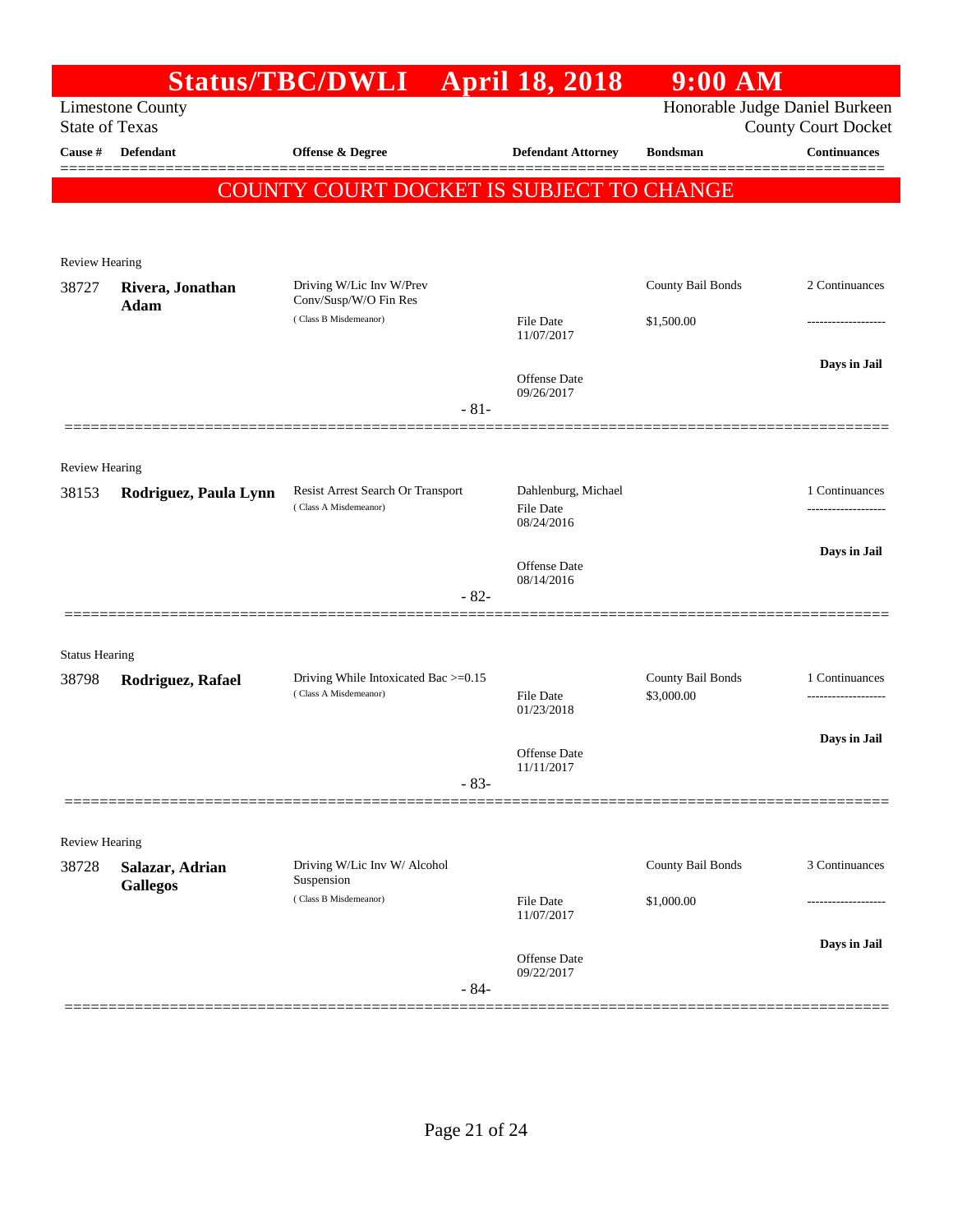|                       |                                        | <b>Status/TBC/DWLI</b>                                   | <b>April 18, 2018</b>                   | 9:00 AM                         |                                                              |
|-----------------------|----------------------------------------|----------------------------------------------------------|-----------------------------------------|---------------------------------|--------------------------------------------------------------|
| <b>State of Texas</b> | <b>Limestone County</b>                |                                                          |                                         |                                 | Honorable Judge Daniel Burkeen<br><b>County Court Docket</b> |
| Cause #               | Defendant                              | <b>Offense &amp; Degree</b>                              | <b>Defendant Attorney</b>               | <b>Bondsman</b>                 | <b>Continuances</b>                                          |
|                       |                                        | COUNTY COURT DOCKET IS SUBJECT TO CHANGE                 |                                         |                                 |                                                              |
|                       |                                        |                                                          |                                         |                                 |                                                              |
| <b>Review Hearing</b> |                                        |                                                          |                                         |                                 |                                                              |
| 38142                 | Saldivar, Saul                         | Driving W/Lic Inv W/Prev<br>Conv/Susp/W/O Fin Res        |                                         | County Bail Bonds               | 17 Continuances                                              |
|                       |                                        | (Class B Misdemeanor)                                    | <b>File Date</b><br>08/23/2016          | \$1,500.00                      |                                                              |
|                       |                                        |                                                          | Offense Date<br>06/29/2016              |                                 | Days in Jail                                                 |
|                       |                                        | $-85-$                                                   |                                         |                                 |                                                              |
| Theft By Check        |                                        |                                                          |                                         |                                 |                                                              |
| 37984                 | <b>Saling, Corey</b>                   | Theft Prop>=\$20<\$500 By Check<br>(Class B Misdemeanor) | File Date<br>05/23/2016                 | County Bail Bonds<br>\$1,000.00 | 7 Continuances                                               |
|                       |                                        |                                                          |                                         |                                 | Days in Jail                                                 |
|                       |                                        | $-86-$                                                   | Offense Date<br>05/28/2015              |                                 |                                                              |
|                       |                                        |                                                          |                                         |                                 |                                                              |
| <b>Status Hearing</b> |                                        |                                                          |                                         |                                 |                                                              |
| 38764                 | <b>Shepherd, David</b><br><b>James</b> | Assault Causes Bodily Injury Family<br>Member            | Reed, Benjie                            | County Bail Bonds               | 3 Continuances                                               |
|                       |                                        | (Class A Misdemeanor)                                    | File Date<br>12/13/2017                 | \$2,500.00                      |                                                              |
|                       |                                        |                                                          | <b>Offense Date</b>                     |                                 | Days in Jail                                                 |
|                       |                                        | $-87-$                                                   | 10/27/2017                              |                                 |                                                              |
|                       |                                        |                                                          |                                         |                                 |                                                              |
| Theft By Check        |                                        |                                                          |                                         |                                 |                                                              |
| 38488                 | Smith, Tawakani                        | Theft Prop >=\$100<\$750<br>(Class B Misdemeanor)        | Reed, Benjie<br>File Date<br>05/09/2017 |                                 | 7 Continuances                                               |
|                       |                                        |                                                          | Offense Date                            |                                 | Days in Jail                                                 |
|                       |                                        | $-88-$                                                   | 06/28/2016                              |                                 |                                                              |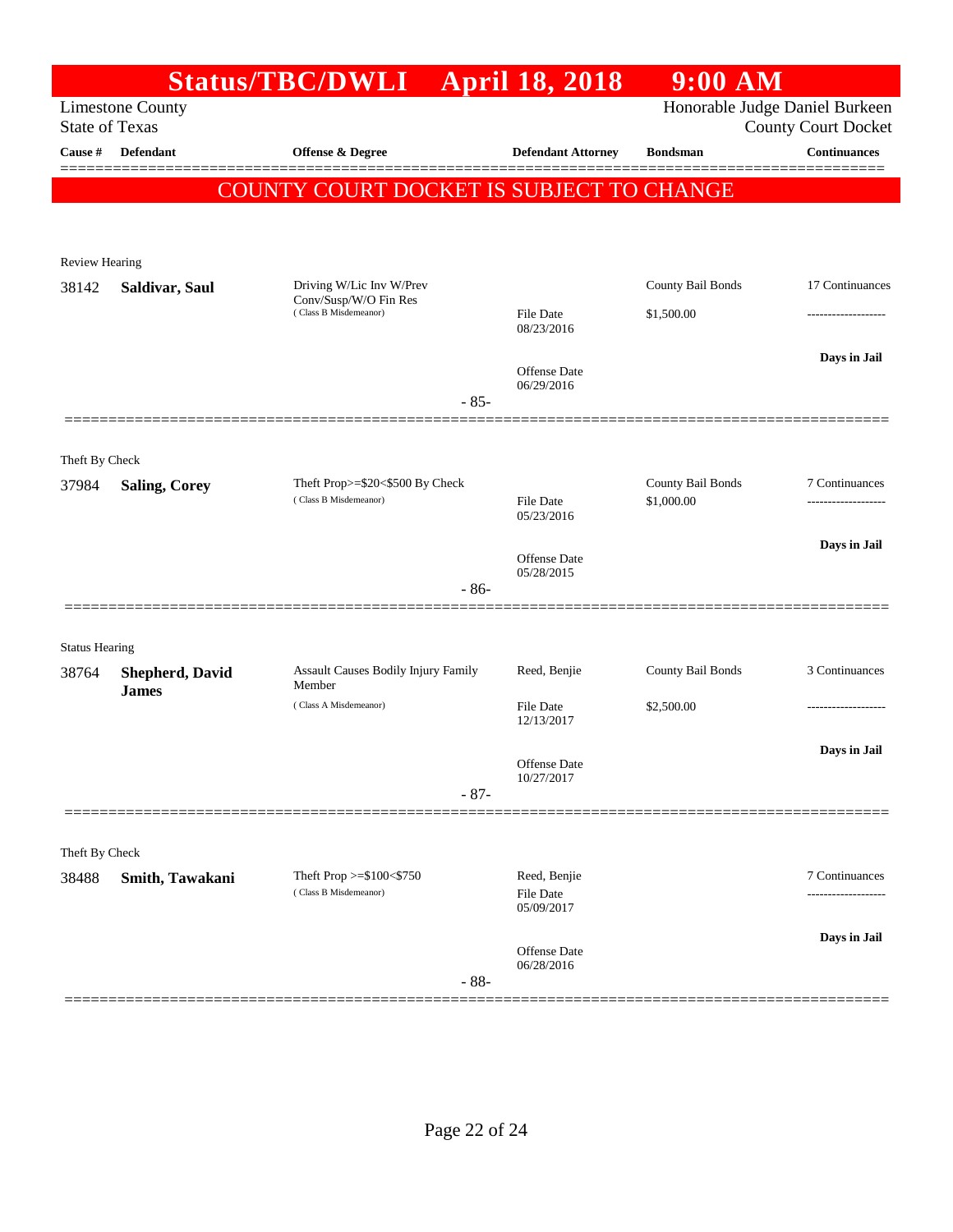|                                |                                           | <b>Status/TBC/DWLI</b>                            |        | <b>April 18, 2018</b>             | $9:00$ AM         |                                                              |
|--------------------------------|-------------------------------------------|---------------------------------------------------|--------|-----------------------------------|-------------------|--------------------------------------------------------------|
| <b>State of Texas</b>          | <b>Limestone County</b>                   |                                                   |        |                                   |                   | Honorable Judge Daniel Burkeen<br><b>County Court Docket</b> |
| Cause #                        | <b>Defendant</b>                          | <b>Offense &amp; Degree</b>                       |        | <b>Defendant Attorney</b>         | <b>Bondsman</b>   | <b>Continuances</b>                                          |
|                                |                                           | COUNTY COURT DOCKET IS SUBJECT TO CHANGE          |        |                                   |                   |                                                              |
|                                |                                           |                                                   |        |                                   |                   |                                                              |
|                                |                                           |                                                   |        |                                   |                   |                                                              |
| <b>Status Hearing</b><br>38802 | <b>Thomas, Denecia</b>                    | Theft Prop <\$100 W/Prev Convic                   |        | Reed, Justin                      | County Bail Bonds | 1 Continuances                                               |
|                                | <b>Tai'lyn</b>                            |                                                   |        |                                   |                   |                                                              |
|                                |                                           | (Class B Misdemeanor)                             |        | <b>File Date</b><br>01/23/2018    | \$1,500.00        |                                                              |
|                                |                                           |                                                   |        |                                   |                   | Days in Jail                                                 |
|                                |                                           |                                                   |        | Offense Date<br>11/11/2017        |                   |                                                              |
|                                |                                           |                                                   | $-89-$ |                                   |                   |                                                              |
|                                |                                           |                                                   |        |                                   |                   |                                                              |
| <b>Status Hearing</b><br>38799 | Thomas, Zebulun                           | Poss Marij <2oz                                   |        |                                   | Personal Bond     | 1 Continuances                                               |
|                                | <b>Shamiah</b>                            | (Class B Misdemeanor)                             |        |                                   |                   |                                                              |
|                                |                                           |                                                   |        | <b>File Date</b><br>01/23/2018    | \$2,000.00        |                                                              |
|                                |                                           |                                                   |        | <b>Offense</b> Date               |                   | Days in Jail                                                 |
|                                |                                           |                                                   | $-90-$ | 12/24/2017                        |                   |                                                              |
|                                |                                           |                                                   |        |                                   |                   |                                                              |
| <b>Review Hearing</b>          |                                           |                                                   |        |                                   |                   |                                                              |
| 38526                          | <b>Thompson, Jeffery</b>                  | Driving W/Lic Inv W/Prev                          |        |                                   | County Bail Bonds | 8 Continuances                                               |
|                                | <b>Allen</b>                              | Conv/Susp/W/O Fin Res<br>(Class B Misdemeanor)    |        | <b>File Date</b>                  | \$2,500.00        |                                                              |
|                                |                                           |                                                   |        | 06/15/2017                        |                   |                                                              |
|                                |                                           |                                                   |        | <b>Offense</b> Date               |                   | Days in Jail                                                 |
|                                |                                           |                                                   | $-91-$ | 05/14/2017                        |                   |                                                              |
|                                |                                           |                                                   |        |                                   |                   |                                                              |
| Review Hearing                 |                                           |                                                   |        |                                   |                   |                                                              |
| 38557                          | <b>Thompson, Stephanie</b><br><b>Ruth</b> | Driving W/Lic Inv W/Prev<br>Conv/Susp/W/O Fin Res |        | Moore, David E.                   | Personal Bond     | 6 Continuances                                               |
|                                |                                           | (Class B Misdemeanor)                             |        | <b>File Date</b><br>06/30/2017    | \$2,000.00        |                                                              |
|                                |                                           |                                                   |        |                                   |                   | Days in Jail                                                 |
|                                |                                           |                                                   |        | <b>Offense</b> Date<br>05/22/2017 |                   |                                                              |
|                                |                                           |                                                   | $-92-$ |                                   |                   |                                                              |